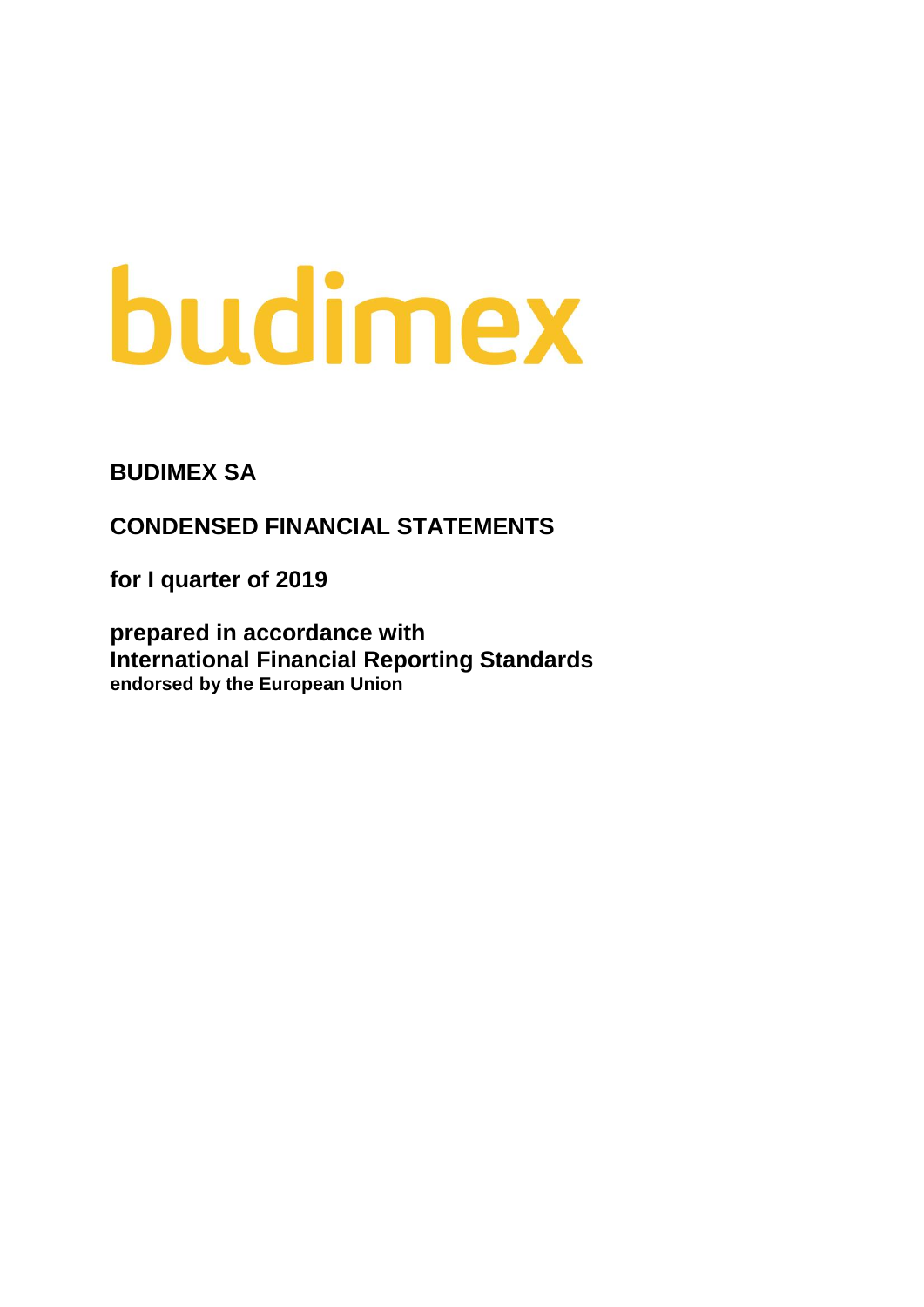*(all amounts are expressed in PLN thousand)*

#### **Table of contents**

| $\mathbf{1}$ . |                                                                                                           |  |
|----------------|-----------------------------------------------------------------------------------------------------------|--|
| 2.             |                                                                                                           |  |
| 2.1.           |                                                                                                           |  |
| 2.2.           |                                                                                                           |  |
| 2.3.           |                                                                                                           |  |
| 2.4.           |                                                                                                           |  |
| 3.             | Net sales of finished goods and services, selling expenses, administrative expenses and profitability  12 |  |
| 4.             |                                                                                                           |  |
| 5.             |                                                                                                           |  |
| 6.             |                                                                                                           |  |
| 7.             |                                                                                                           |  |
| 8.             |                                                                                                           |  |
| 9.             | Description of significant achievements or failures of Budimex SA in the I quarter of 2019, key events    |  |
|                |                                                                                                           |  |
| 10.            | Proceedings pending as at 31 March 2019 before court, competent arbitration body or any public            |  |
|                |                                                                                                           |  |
| 11.            |                                                                                                           |  |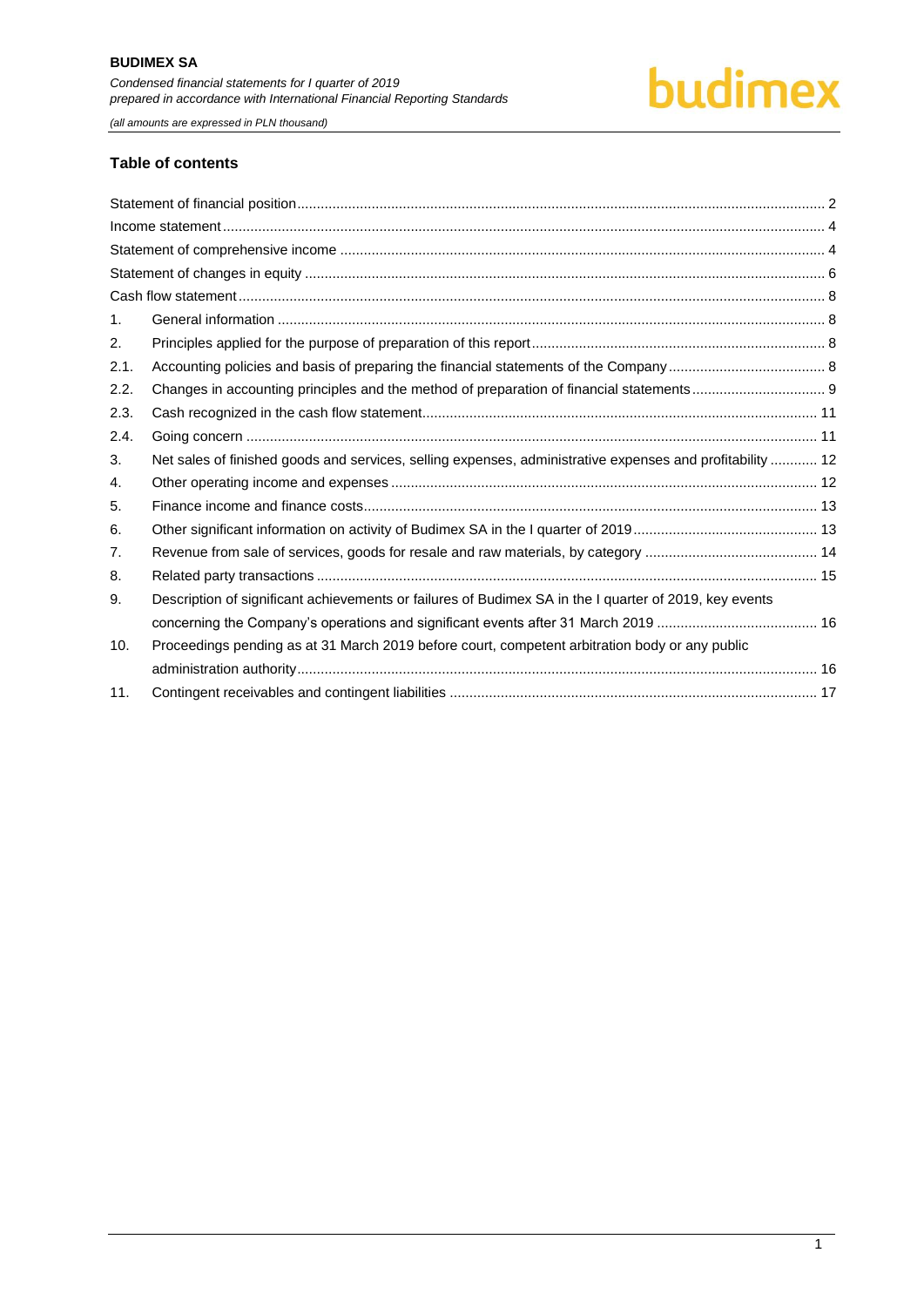### <span id="page-2-0"></span>**Statement of financial position**

| <b>ASSETS</b>                         | 31 March 2019<br>unaudited | 31 December 2018<br>audited |
|---------------------------------------|----------------------------|-----------------------------|
| Non-currents assets (long-term)       |                            |                             |
| Property, plant and equipment         | 194 197                    | 169 160                     |
| Investment properties                 | 3704                       | 3 1 7 8                     |
| Intangible assets                     | 26 984                     | 28 103                      |
| Investments in subsidiaries           | 690 544                    | 690 544                     |
| Investments in associates             | 61 24 6                    | 61 24 6                     |
| Investments in other entities         | 6417                       | 6417                        |
| Other financial assets                | 75722                      | 75 869                      |
| Trade and other receivables           | 20 0 26                    | 21 807                      |
| Retentions for construction contracts | 77 231                     | 79 665                      |
| Deferred tax assets                   | 333 806                    | 322 025                     |
| Total non-current assets (long-term)  | 1 489 877                  | 1 458 014                   |
| <b>Current assets</b>                 |                            |                             |
| Inventories                           | 382 023                    | 308 385                     |
| Trade and other receivables           | 672 606                    | 802 012                     |
| Retentions for construction contracts | 49 455                     | 47 191                      |
| Valuation of construction contracts   | 662 213                    | 552 306                     |
| <b>Current tax assets</b>             | 21 066                     | 33 081                      |
| Other financial assets                | 14 187                     | 17 055                      |
| Cash and cash equivalents             | 675 295                    | 1 159 595                   |
| Total current assets (short-term)     | 2 476 845                  | 2919625                     |
| <b>TOTAL ASSETS</b>                   | 3 966 722                  | 4 377 639                   |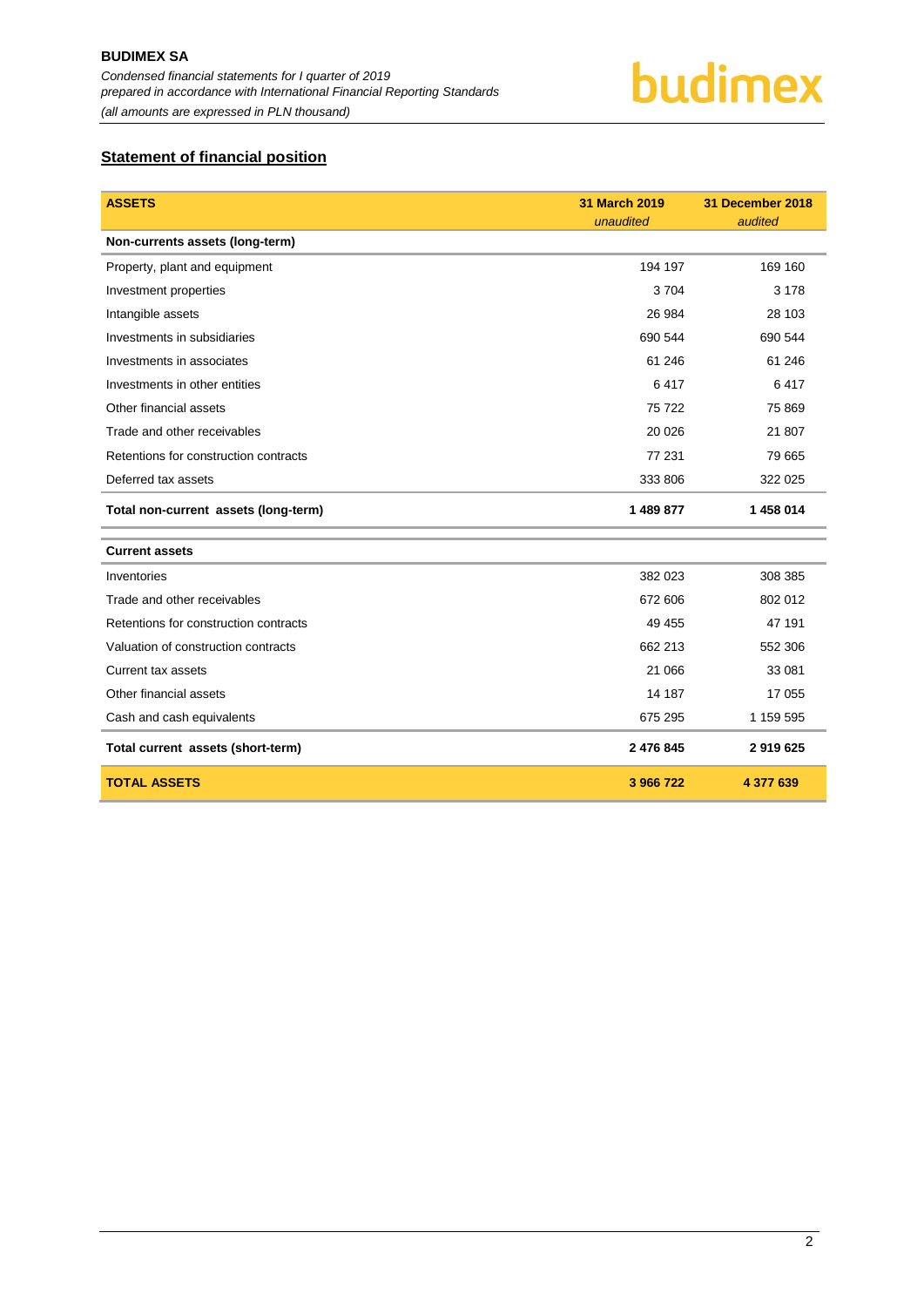*Condensed financial statements for I quarter of 2019 prepared in accordance with International Financial Reporting Standards (all amounts are expressed in PLN thousand)*

#### **Statement of financial position (cont.)**

| <b>EQUITY AND LIABILITIES</b>                           | 31 March 2019<br>unaudited | 31 December 2018<br>audited |
|---------------------------------------------------------|----------------------------|-----------------------------|
| <b>Equity</b>                                           |                            |                             |
| <b>Issued capital</b>                                   | 145 848                    | 145 848                     |
| Share premium                                           | 80 199                     | 80 199                      |
| Other reserves                                          | 51 356                     | 51 356                      |
| Cumulative translation differences                      | 7313                       | 7 1 5 9                     |
| Retained earnings                                       | 329 084                    | 322 012                     |
| <b>Total equity</b>                                     | 613800                     | 606 574                     |
| <b>Liabilities</b>                                      |                            |                             |
| Long-term liabilities                                   |                            |                             |
| Loans, borrowings and other external sources of finance | 99 999                     | 88 171                      |
| Retentions for construction contracts                   | 204 459                    | 213 836                     |
| Provision for long-term liabilities and other charges   | 276 201                    | 271 771                     |
| Retirement benefits and similar obligations             | 10 108                     | 10 108                      |
| <b>Total long-term liabilities</b>                      | 590 767                    | 583886                      |
| <b>Short-term liabilities</b>                           |                            |                             |
| Loans, borrowings and other external sources of finance | 48770                      | 42 082                      |
| Trade and other payables                                | 1 308 400                  | 1641899                     |
| Retentions for construction contracts                   | 200 242                    | 205 048                     |
| Provision for construction contract losses              | 153 525                    | 159 036                     |
| Valuation of construction contracts                     | 546 298                    | 583 918                     |
| Deferred income                                         | 335 982                    | 378 465                     |
| Provisions for current liabilities and other charges    | 167 192                    | 174 929                     |
| Retirement benefits and similar obligations             | 1 1 2 2                    | 1 1 2 2                     |
| Other financial liabilities                             | 624                        | 680                         |
| <b>Total short-term liabilities</b>                     | 2762155                    | 3 187 179                   |
| <b>Total liabilities</b>                                | 3 3 5 2 9 2 2              | 3771065                     |
| <b>TOTAL EQUITY AND LIABILITIES</b>                     | 3 966 722                  | 4 377 639                   |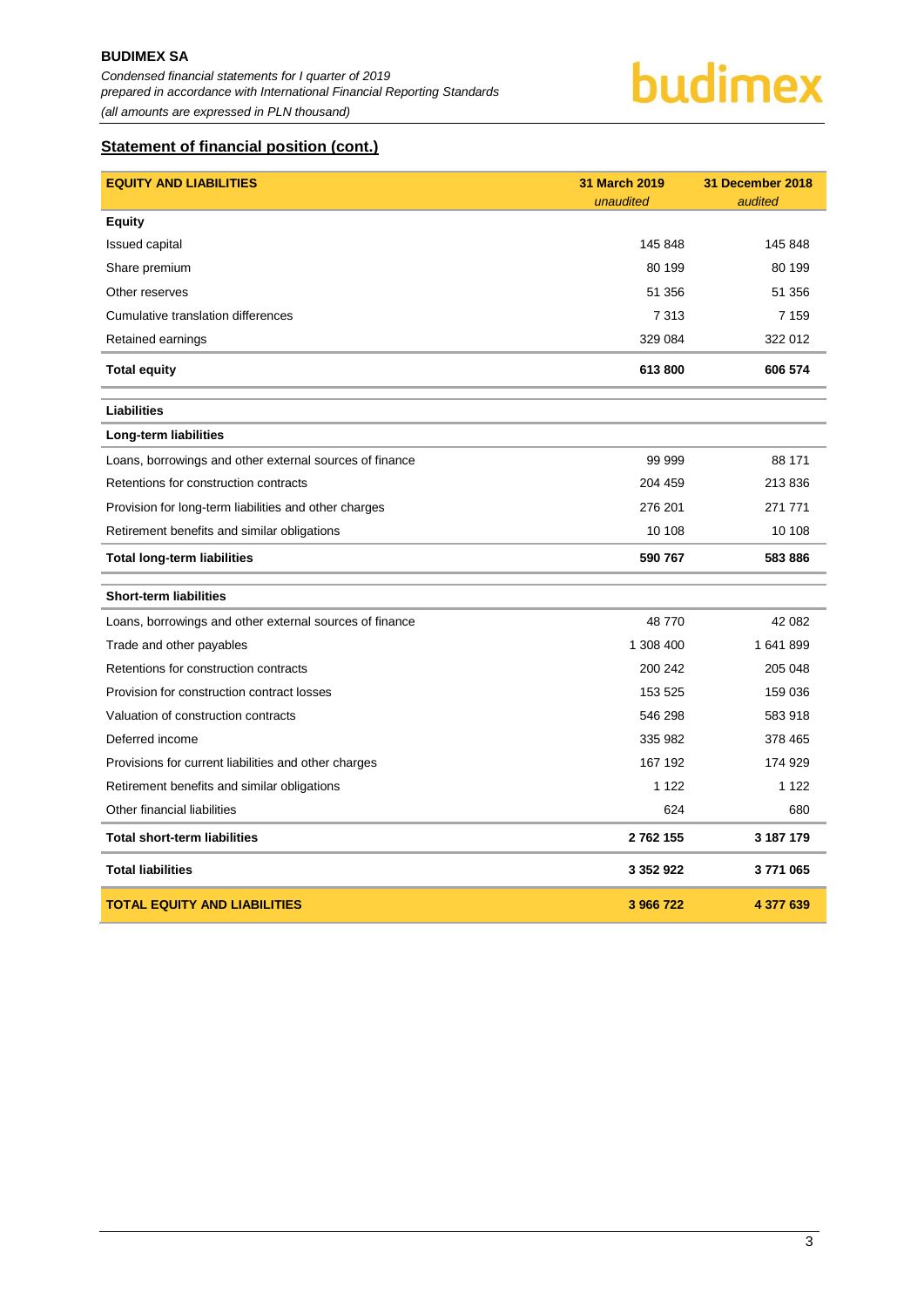#### <span id="page-4-0"></span>**Income statement**

|                                                                           |             | 3-month period ended 31 March |           |  |
|---------------------------------------------------------------------------|-------------|-------------------------------|-----------|--|
|                                                                           |             | 2019                          | 2018      |  |
|                                                                           | <b>Note</b> | unaudited                     |           |  |
| <b>Continuing operations</b>                                              |             |                               |           |  |
| Net sales of finished goods, goods for resale, raw materials and services | 3           | 1 212 197                     | 1 087 484 |  |
| Cost of finished goods, goods for resale, raw materials and services sold |             | (1143259)                     | (1003806) |  |
| Gross profit on sales                                                     |             | 68938                         | 83 678    |  |
| Selling expenses                                                          | 3           | (2468)                        | (2338)    |  |
| Administrative expenses                                                   | 3           | (48473)                       | (47715)   |  |
| Other operating income                                                    | 4           | 8747                          | 10 617    |  |
| Other operating expenses                                                  | 4           | (5185)                        | (6536)    |  |
| <b>Operating profit</b>                                                   |             | 21 559                        | 37 706    |  |
| Finance income                                                            | 5           | 4714                          | 57 174    |  |
| Finance costs                                                             | 5           | (9 194)                       | (9 222)   |  |
| <b>Gross profit</b>                                                       |             | 17 079                        | 85 658    |  |
| Income tax                                                                |             | (10007)                       | (8533)    |  |
| Net profit from continuing operations                                     |             | 7072                          | 77 125    |  |
| Net profit for the period                                                 |             | 7072                          | 77 125    |  |
|                                                                           |             |                               |           |  |
|                                                                           |             |                               |           |  |

| Basic and diluted earnings per share attributable to the shareholders (in PLN) | 0.28 | 3.02 |
|--------------------------------------------------------------------------------|------|------|
|--------------------------------------------------------------------------------|------|------|

#### <span id="page-4-1"></span>**Statement of comprehensive income**

|                                                                                       | 3-month period ended 31 March |        |  |
|---------------------------------------------------------------------------------------|-------------------------------|--------|--|
|                                                                                       | 2019                          | 2018   |  |
|                                                                                       | unaudited                     |        |  |
| Net profit for the period                                                             | 7072                          | 77 125 |  |
| Other comprehensive income for the period, which:                                     |                               |        |  |
| Items to be reclassified to profit or loss upon satisfaction of certain conditions: : |                               |        |  |
| Cumulative translation differences                                                    | 154                           | 830    |  |
| Deferred tax related to components of other comprehensive income                      |                               |        |  |
| Items not to be reclassified to profit or loss:                                       |                               |        |  |
| Actuarial gains/(losses)                                                              |                               |        |  |
| Deferred tax related to components of other comprehensive income                      |                               |        |  |
| Other comprehensive income, net of tax                                                | 154                           | 830    |  |
| Total comprehensive income for the period                                             | 7 2 2 6                       | 77955  |  |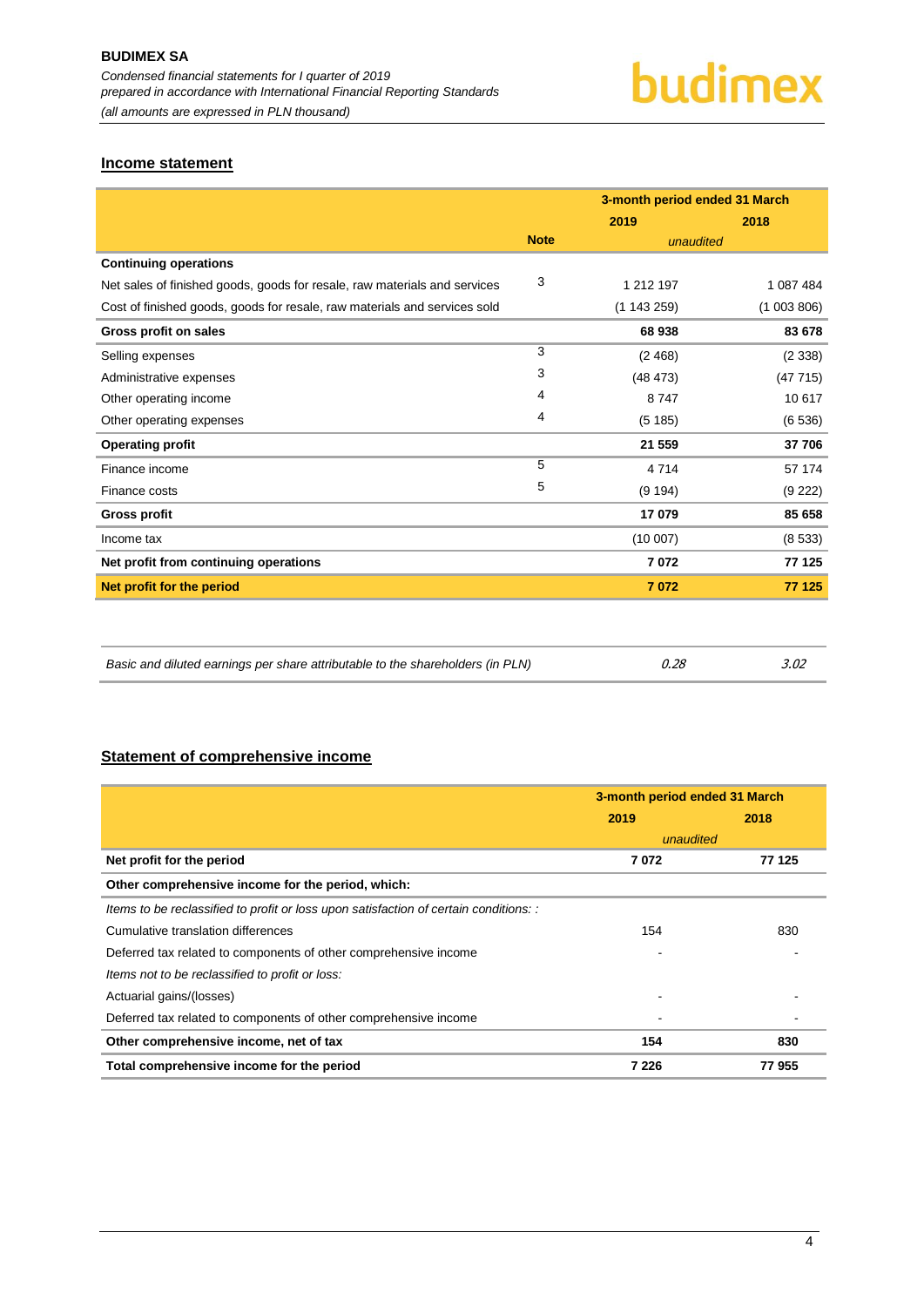*Condensed financial statements for I quarter of 2019 prepared in accordance with International Financial Reporting Standards*

*(all amounts are expressed in PLN thousand)*



#### **Statement of changes in equity**

<span id="page-5-0"></span>

|                                              | <b>Issued</b><br>capital | <b>Share</b><br>premium | <b>Other</b><br><b>reserves</b> | <b>Cumulative</b><br>translation<br>differences | <b>Retained</b><br>earnings | <b>Total</b><br>equity |
|----------------------------------------------|--------------------------|-------------------------|---------------------------------|-------------------------------------------------|-----------------------------|------------------------|
| Balance as at 1 January 2019<br>audited      | 145 848                  | 80 199                  | 51 356                          | 7 1 5 9                                         | 322 012                     | 606 574                |
| Profit for the period                        | $\sim$                   | $\blacksquare$          | ٠                               | $\overline{\phantom{a}}$                        | 7072                        | 7072                   |
| Other comprehensive income                   | $\overline{\phantom{a}}$ | $\sim$                  | ٠                               | 154                                             | $\blacksquare$              | 154                    |
| Total comprehensive income for<br>the period | $\overline{\phantom{a}}$ | ۰                       | $\blacksquare$                  | 154                                             | 7072                        | 7 2 2 6                |
| Balance as at 31 March 2019<br>unaudited     | 145 848                  | 80 199                  | 51 356                          | 7313                                            | 329 084                     | 613 800                |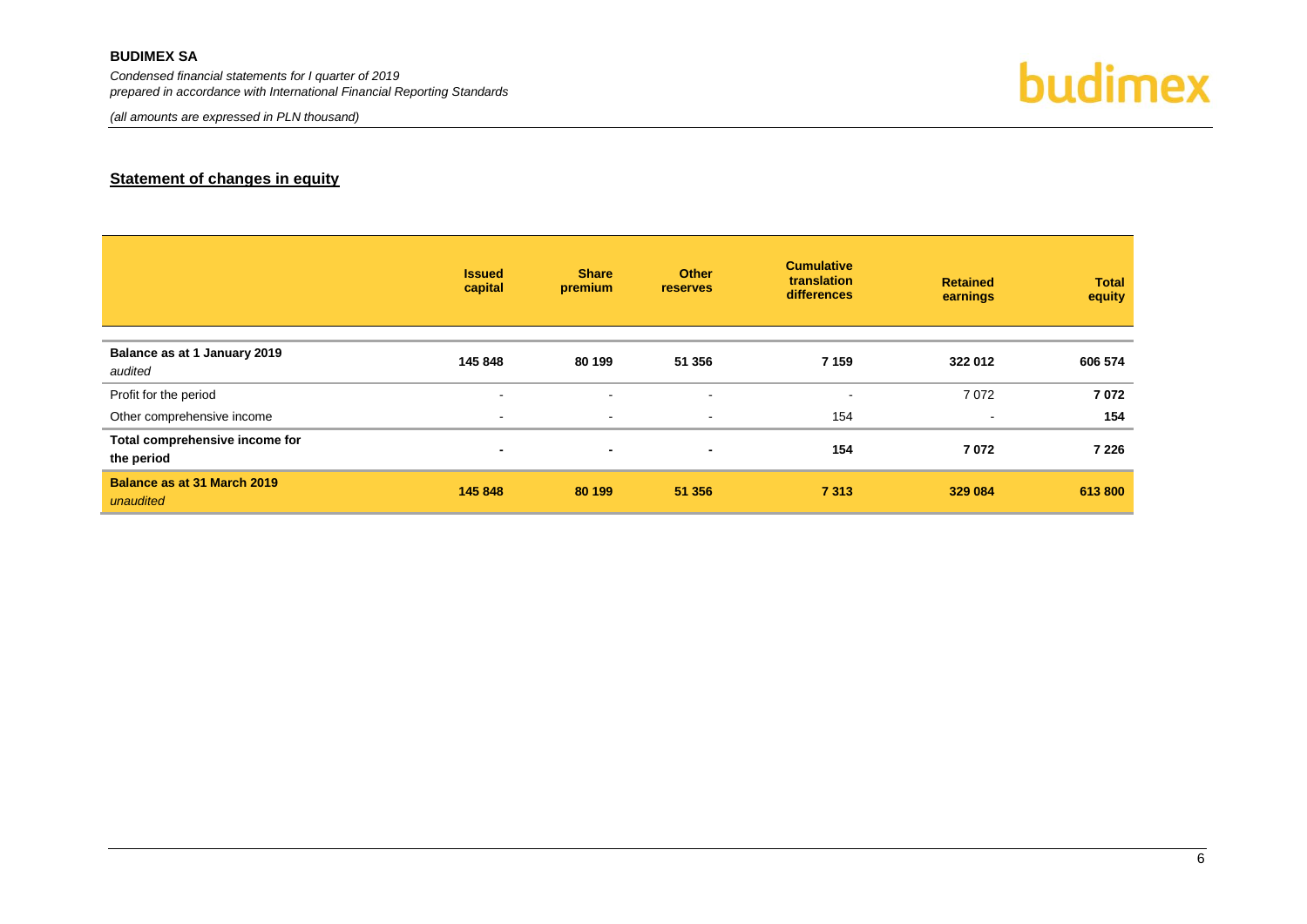*Condensed financial statements for I quarter of 2019 prepared in accordance with International Financial Reporting Standards*

*(all amounts are expressed in PLN thousand)*



#### **Statement of changes in equity (cont.)**

|                                                  | <b>Issued</b><br>capital | <b>Share</b><br>premium  | <b>Other</b><br>reserves | <b>Cumulative</b><br>translation<br>differences | <b>Retained</b><br>earnings | <b>Total</b><br>equity |
|--------------------------------------------------|--------------------------|--------------------------|--------------------------|-------------------------------------------------|-----------------------------|------------------------|
| Balance as at 1 January 2018<br>audited          | 145 848                  | 80 199                   | 52 452                   | 5 6 8 2                                         | 449 995                     | 734 176                |
| Profit for the period                            | $\overline{\phantom{a}}$ |                          | $\blacksquare$           | $\overline{\phantom{a}}$                        | 77 125                      | 77 125                 |
| Other comprehensive income                       | $\blacksquare$           | $\overline{\phantom{a}}$ | $\blacksquare$           | 830                                             |                             | 830                    |
| Total comprehensive income for the period        |                          | $\blacksquare$           | $\blacksquare$           | 830                                             | 77 125                      | 77955                  |
| Balance as at 31 March 2018<br>unaudited         | 145 848                  | 80 199                   | 52 452                   | 6512                                            | 527 120                     | 812 131                |
| Profit for the period                            |                          |                          | $\blacksquare$           | $\blacksquare$                                  | 244 477                     | 244 477                |
| Other comprehensive income                       | $\blacksquare$           | ٠                        | (1096)                   | 647                                             |                             | (449)                  |
| Total comprehensive income for the period        |                          | ۰.                       | (1096)                   | 647                                             | 244 477                     | 244 028                |
| <b>Dividends</b>                                 | $\blacksquare$           | ۰                        | $\blacksquare$           | $\sim$                                          | (449585)                    | (449585)               |
| <b>Balance as at 31 December 2018</b><br>audited | 145 848                  | 80 199                   | 51 356                   | 7 1 5 9                                         | 322 012                     | 606 574                |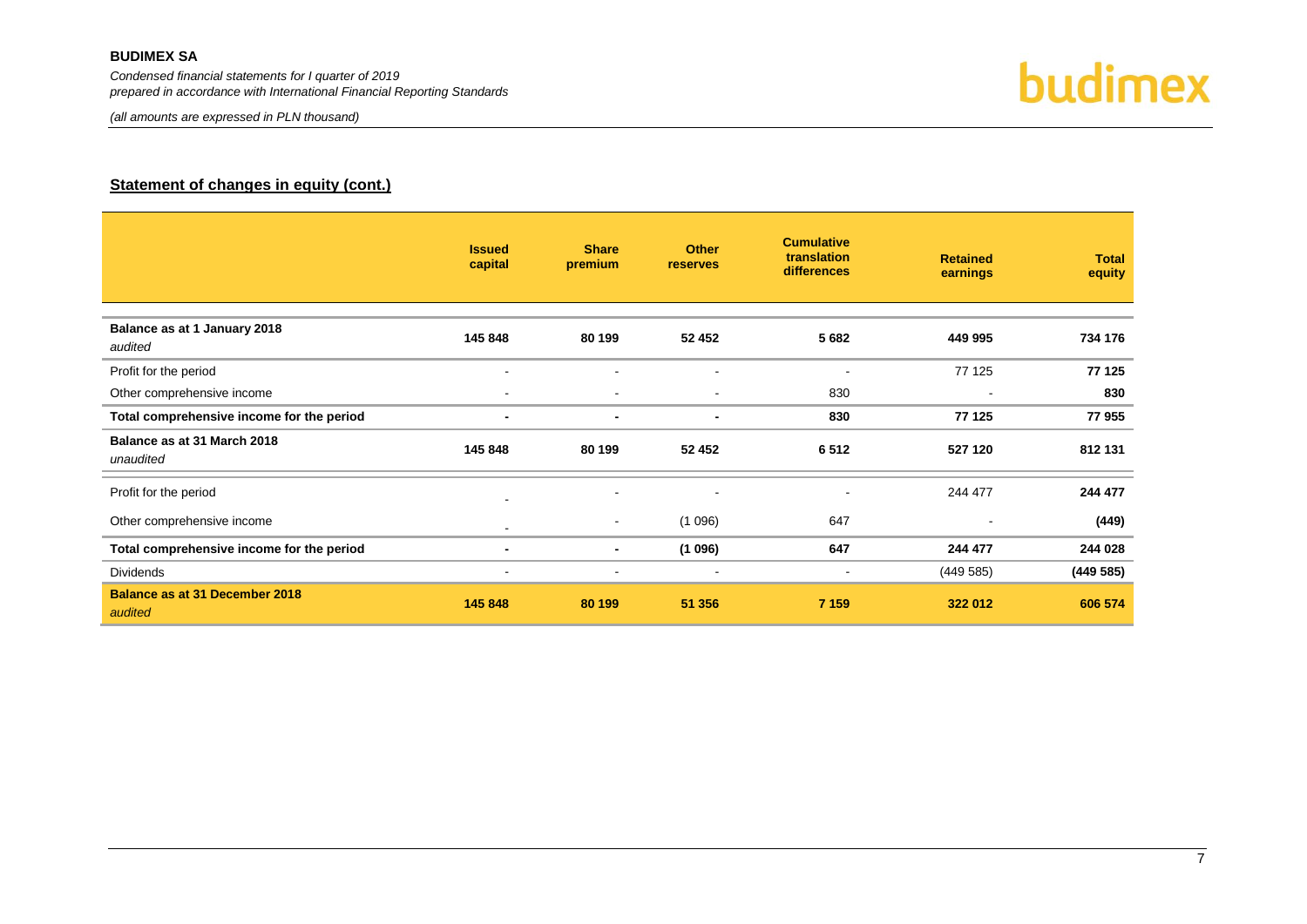*Condensed financial statements for I quarter of 2019 prepared in accordance with International Financial Reporting Standards*



*(all amounts are expressed in PLN thousand)*

#### <span id="page-7-0"></span>**Cash flow statement**

|                                                                                                        | 3-month period ended 31 March |           |  |
|--------------------------------------------------------------------------------------------------------|-------------------------------|-----------|--|
|                                                                                                        | 2019                          | 2018      |  |
|                                                                                                        | unaudited                     |           |  |
| <b>CASH FLOW FROM OPRATING ACTIVITIES</b>                                                              |                               |           |  |
| Net profit before tax                                                                                  | 17079                         | 85 658    |  |
| <b>Adjustments for:</b>                                                                                |                               |           |  |
| Depreciation/ amortization                                                                             | 15 981                        | 10 142    |  |
| Foreign exchange (gains)/ losses                                                                       | (21)                          | (617)     |  |
| Interest and shares in profits (dividends)                                                             | (5)                           | (50955)   |  |
| (Profit)/ loss on disposal of investments                                                              | 15                            | (7)       |  |
| Change in valuation of derivative financial instruments                                                | 2 3 8 2                       | (585)     |  |
| Change in provisions and liabilities arising from retirement benefits and similar<br>obligations       | (3307)                        | 9977      |  |
| Other adjustments                                                                                      | 149                           | 854       |  |
| Operating profit before changes in working capital                                                     | 32 273                        | 54 467    |  |
| Change in receivables and retentions for construction contracts                                        | 132 349                       | (11 773)  |  |
| Change in inventories                                                                                  | (73638)                       | (153 468) |  |
| Change in retentions for construction contracts and in liabilities, except for<br>loans and borrowings | (347 911)                     | (286 381) |  |
| Change in valuation of construction contracts and provision for construction<br>contract losses        | (153 038)                     | (214313)  |  |
| Change in deferred income                                                                              | (42 483)                      | (34738)   |  |
| Change in cash and cash equivalents of restricted use                                                  | 1868                          | 6 5 8 6   |  |
| Cash used in operating activities                                                                      | (450 580)                     | (639 620) |  |
| Income tax paid                                                                                        | (9773)                        | (23 886)  |  |
| NET CASH USED IN OPERATING ACTIVITIES                                                                  | (460353)                      | (663 506) |  |
| <b>CASH FLOW FROM INVESTING ACTIVITIES</b>                                                             |                               |           |  |
| Sale of intangible assets and tangible fixed assets                                                    | 2                             | 164       |  |
| Purchase of intangible assets and tangible fixed assets                                                | (2056)                        | (2 879)   |  |
| Acquisition of bonds issued by banks                                                                   |                               | (238 868) |  |
| Proceeds from bonds issued by banks                                                                    |                               | 278 009   |  |
| Loans granted                                                                                          |                               | (18760)   |  |
| Repayment of loans granted                                                                             | 600                           | 11 900    |  |
| Interest received                                                                                      | 1 1 6 3                       | 2 3 0 9   |  |
| NET CASH FROM / USED IN INVESTING ACTIVITIES                                                           | (291)                         | 31 875    |  |
| <b>CASH FLOW FROM FINANCING ACTIVITIES</b>                                                             |                               |           |  |
| Repayment of loans and borrowings                                                                      | (9 003)                       |           |  |
| Payment of finance lease liabilities                                                                   | (11614)                       | (4069)    |  |
| Interest paid                                                                                          | (1165)                        | (540)     |  |
| <b>NET CASH USED IN FINANCING ACTIVITIES</b>                                                           | (21782)                       | (4609)    |  |
| <b>NET CHANGE IN CASH AND CASH EQUIVALENTS</b>                                                         | (482 426)                     | (636 240) |  |
|                                                                                                        |                               |           |  |
| Foreign exchange differences, net                                                                      | (6)                           | 695       |  |
| CASH AND CASH EQUIVALENTS AT THE BEGINNING OF THE PERIOD<br>(note 2.3)                                 | 1 136 291                     | 1 639 774 |  |
| <b>CASH AND CASH EQUIVALENTS AT THE END OF THE PERIOD (note 2.3)</b>                                   | 653 859                       | 1 004 229 |  |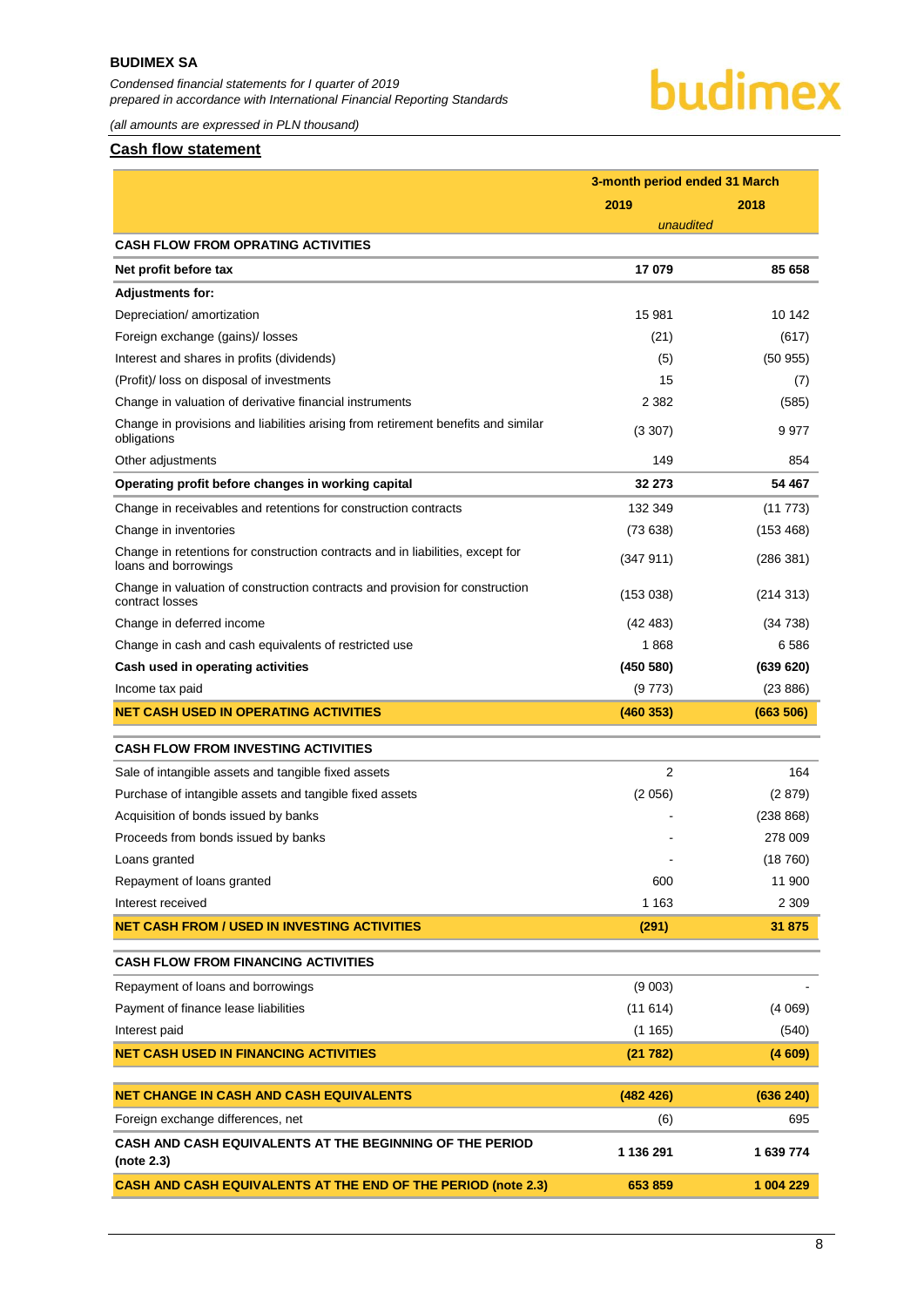

*(all amounts are expressed in PLN thousand, unless stated otherwise)*

#### **1. General information**

Budimex SA (the "Company", the "Issuer") with its registered office in Warsaw, ul. Stawki 40, is a joint-stock company entered in the Commercial Register kept by the District Court for the capital city of Warsaw, Commercial Division XII of the National Court Register under No. KRS 0000001764.

Budimex SA is the parent company of the Budimex Group and serves as an advisory, management and financial centre.

The Company has an unlimited period of operation.

The main areas of the Company's business activities are widely understood construction and assembly services realised in the system of general contracting at home and abroad and a limited scope of developer activities, property management, trading and production.

The Company is part of the Ferrovial Group with Ferrovial SA with its registered office in Madrid, Spain, as its parent company.

#### <span id="page-8-1"></span><span id="page-8-0"></span>**2. Principles applied for the purpose of preparation of this report**

#### **2.1. Accounting policies and basis of preparing the financial statements of the Company**

These condensed financial statements were prepared in accordance with IAS 34 "Interim Financial Reporting" and appropriate accounting standards applicable for preparation of the interim financial statements adopted by the European Union issued and effective when preparing the interim financial statements applying the same principles for the current and comparable period. Details of accounting policies adopted by the Company were described in the financial statements of the Company for the year ended 31 December 2018, published on 26 March 2019.

As at 31 March 2019, 31 December 2018 and 31 March 2018 the Company's standalone data as part of the consortia (treated as a joint operation in accordance with IFRS 11), include also participation in assets, liabilities, revenues and costs of the following joint operations:

| <b>Joint operation</b>                         | Share in the share capital and in the number of votes |                            |                  |  |
|------------------------------------------------|-------------------------------------------------------|----------------------------|------------------|--|
|                                                | 31 March<br>2019                                      | <b>31 December</b><br>2018 | 31 March<br>2018 |  |
| Budimex SA Budimex Budownictwo Sp. z o.o. s.c. | 99.98%                                                | 99.98%                     | 99.98%           |  |
| Budimex SA Ferrovial Agroman SA s.c.           | 99.98%                                                | 99.98%                     | 99.98%           |  |
| Budimex SA Cadagua SA II s.c.                  | 99.90%                                                | 99.90%                     | 50.00%           |  |
| Budimex SA Cadagua SA III s.c.                 | 99.90%                                                | 99.90%                     | 60.00%           |  |
| Budimex SA Cadagua SA IV s.c.                  | 99.90%                                                | 99.90%                     | 60.00%           |  |
| Budimex SA Cadagua SA V s.c.                   | 99.90%                                                | 99.90%                     | 60.00%           |  |
| Budimex SA Ferrovial Agroman SA 2 s.c.         | 95.00%                                                | 95.00%                     | 95.00%           |  |
| Budimex SA Sygnity SA Sp. j.                   | 67.00%                                                | 67.00%                     | 67.00%           |  |
| Budimex SA Energetyka 1 Sp.j.                  | 50.00%                                                | 50.00%                     | 50.00%           |  |
| Budimex SA Energetyka 2 Sp.j.                  | 50.00%                                                | 50.00%                     | 50.00%           |  |
| Budimex SA Energetyka 3 Sp.j.                  | 50.00%                                                | 50.00%                     | 50.00%           |  |
| Budimex SA Ferrovial Agroman SA Sp. j.         | 50.00%                                                | 50.00%                     | 50.00%           |  |
| Budimex SA Tecnicas Reunidas SA Turów s.c.     | 50.00%                                                | 50.00%                     | 50.00%           |  |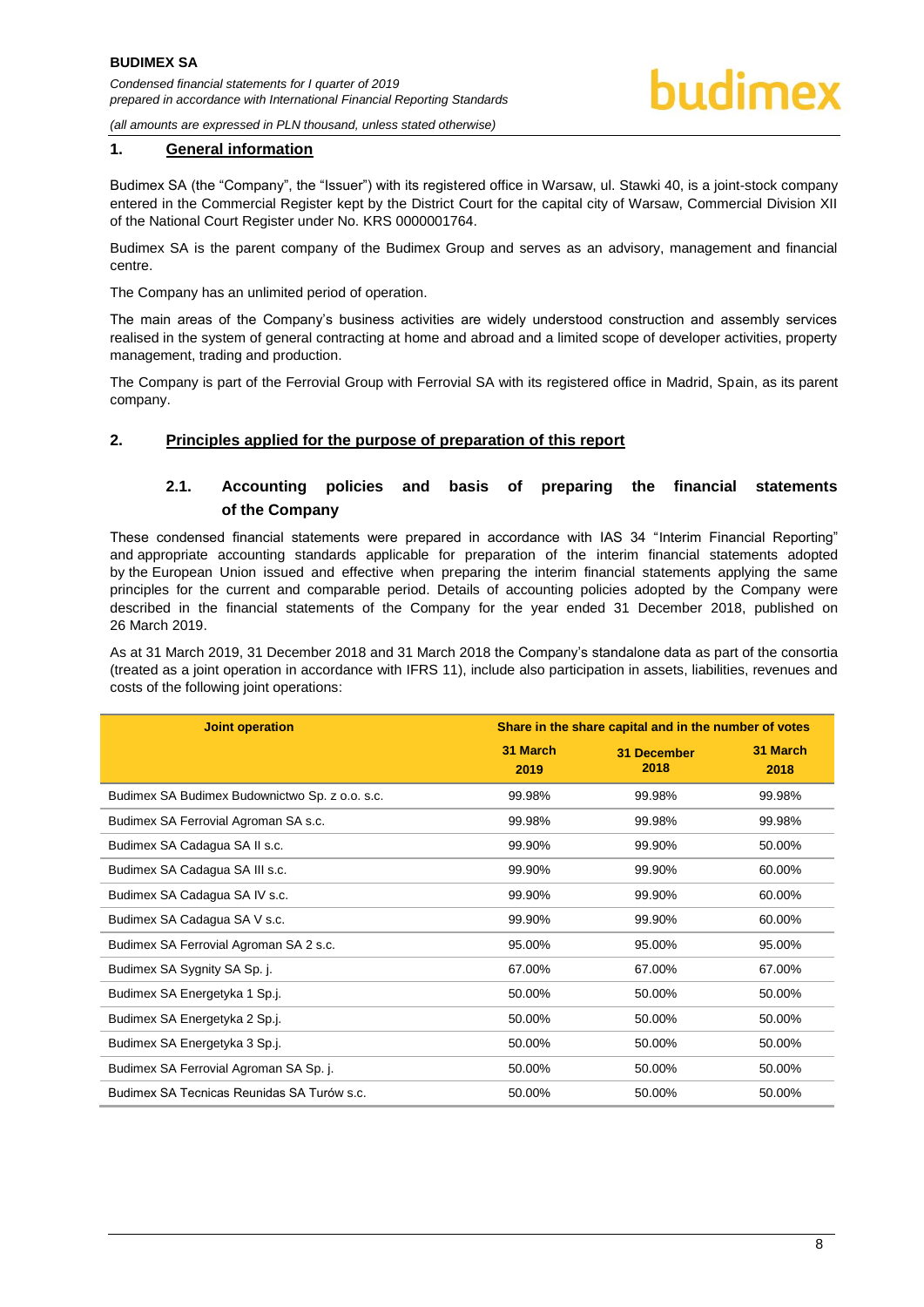#### *Standards, amendments to standards and interpretation effective in the current period*

Starting from 1 January 2019 the Company adopted IFRS 16 "Leases" and appropriate changes in accounting principles were presented in paragraph 2.2 of the report.

Apart from the above, the Company for the first time adopted below standards, changes to standards and interpretation:

- Amendments to IFRS 9 "Financial instruments" Prepayment Features with Negative Compensation,
- Amendments to different standards to Improvements to IFRSs (Cycle 2015-2017),
- Amendments to IAS 19 "Employee benefits" Plan Amendment, Curtailment or Settlement,
- Amendments to IAS 28 "Investments in Associates and Joint Ventures" Long-term Interests in Associates and Joint Ventures,
- Interpretation of IFRIC 23 "Uncertainty over Income Tax Treatments".

#### *Standards and Amendments to Standards adopted by the IASB, but not yet endorsed by the EU*

The IFRSs endorsed by the EU do not differ materially from regulations adopted by the International Accounting Standards Board (IASB), except for the below Standards and amendments to Standards, which as at the date of the preparation of these financial statements were not yet adopted for use:

- IFRS 14 "Regulatory deferral accounts" according to the European Commission's decision the endorsement process of the standard will not be initiated until the final version of the standard has been published (effective for annual periods beginning on or after 1 January 2016),
- IFRS 17 "Insurance contracts" (effective for annual periods beginning on or after 1 January 2021),
- Amendments to IFRS 3 "Business Combinations" (effective for annual periods beginning on or after 1 January 2020),
- Amendments to IFRS 10 "Consolidated financial statements" and IAS 28 "Investments in associates and joint ventures" – Sale or contribution of assets between an investor and its associate or joint venture – the endorsement process has been postponed by the EU indefinitely – the effective date has been postponed by the IASB indefinitely,
- Amendments to IAS 1 "Presentation of Financial Statements" and IAS 8 "Accounting Policies, Changes in Accounting Estimates and Errors" – Definition of Materiality (effective for annual periods beginning on or after 1 January 2020),
- Amendments to References to the Conceptual Framework in IFRS Standards (effective for annual periods beginning on or after 1 January 2020).

The above standards and amendments to standards would not have any material impact on the financial statements, had they been applied by the Company at the reporting date.

#### **2.2. Changes in accounting principles and the method of preparation of financial statements**

<span id="page-9-0"></span>In the period covered by the report Budimex SA applied for the first time IFRS 16 "Lease", which lifts the previous division between finance and operating lease and imposes presentation of leases as (until now) finance lease. The Company applied the IFRS retrospectively with the cumulative effect of initially applying the standard at the date of initial application. Therefore Budimex SA has not restated comparative information and instead has decided to adjust the opening balance of retained earnings at the date of initial application.

#### *Recognition exempt and practical expedient*

The Company decided to use the recognition exempt as stated in IFRS 16 § 5. This means that in case of short-term lease agreements and lease agreements, for which the underlying asset is of low value the Company presents lease payments using linear method or other systematical basis in profit and lost statement as costs. Budimex SA uses the equivalent of 5.000 USD in Polish zloty as low value of the underlying asset. Recognition exempt for short-term lease was chosen for all types of right-of-use assets.

With regards to agreements identified as lease before the first application of IFRS 16, i.e. according to IAS 17, the Company used practical expedient as stated in IFRS 16 and did not re-evaluate identification of lease agreements.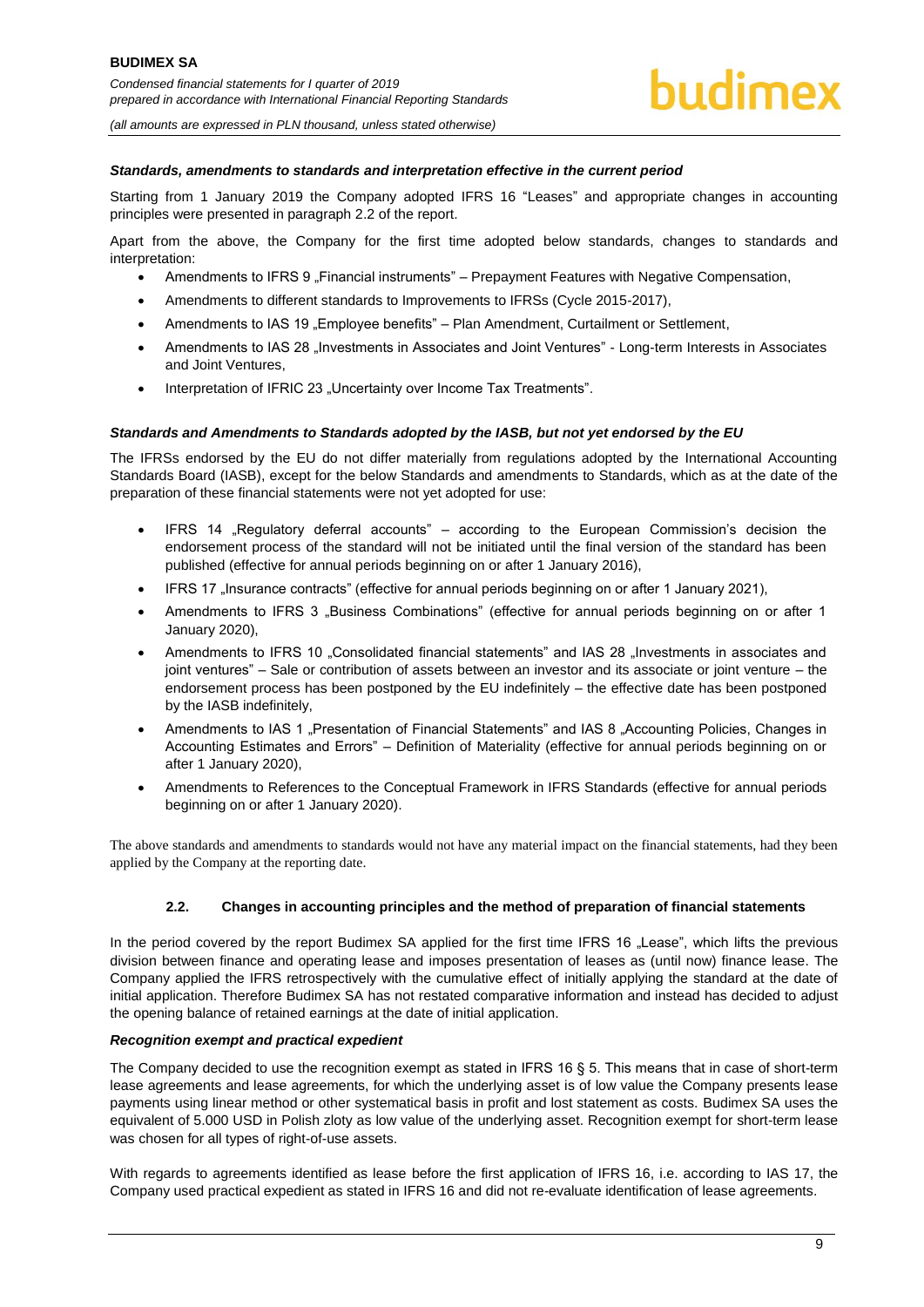

*(all amounts are expressed in PLN thousand, unless stated otherwise)*

Therefore IFRS 16 was not applied to agreements which had not been identified as lease agreements before the day of first application.

#### *First-time application*

In case of lease agreements identified as operating lease on the day of first application Budimex SA presented the liability as present value of the remaining lease payments, discounted at the marginal interest rate for the Company's lease agreements on the day of the first application. On the other side, the Company presented right-of-use assets equal to value of the lease liability. Due to the fact that Budimex SA did not identify any prepayments or accrued lease payments, which would require adjustment of the right-of-use assets on the day of the first application, lease liabilities and right-of-use assets on the day of first application were in the same value and there was no necessity of adjusting the retained earnings opening balance. Identified right-of-use assets were reviewed in terms of impairment on the day of first application and no impairment losses were recognized.

In case of lease agreements identified as operating lease on the day of first application the Company took advantage of §C9 of IFRS 16 and did not make adjustments to lease agreements in which the underlying assets is of low value. Budimex SA, as Lessee, used practical expedient in §C9 point c) and classified lease agreements ending in 2019 (year of the first application) as short-term lease.

Impact of the first application of IFRS 16 on specific items in statement of financial position is as follows:

|                                                            | 31 December 2018 | <b>Adjustments due to</b><br>application of IFRS 16 | 1 January 2019 |
|------------------------------------------------------------|------------------|-----------------------------------------------------|----------------|
| <b>Assets</b>                                              |                  |                                                     |                |
| <b>Non-current assets</b>                                  |                  |                                                     |                |
| Property, plant and equipment                              | 169 160          | 29 906                                              | 199 066        |
| Investment property                                        | 3 3 0 6          | 559                                                 | 3865           |
| <b>Equity and Liabilities</b>                              |                  |                                                     |                |
| <b>Non-current liabilities</b>                             |                  |                                                     |                |
| Loans, borrowings and other external sources of<br>finance | 88 171           | 16876                                               | 105 047        |
| <b>Current liabilities</b>                                 |                  |                                                     |                |
| Loans, borrowings and other external sources of<br>finance | 42 082           | 13 589                                              | 55 671         |

Average weighted marginal interest rate of the lessee used by the Company for lease liabilities presented in financial statement on the day of first application was equal to 3.01%.

#### *Identifying a lease*

At inception of a contract, Budimex SA shall assess whether the contract is, or contains, a lease. A contract is, or contains, a lease if the contract conveys the right to control the use of an identified asset for a period of time in exchange for consideration.

#### *Recognition of lease in lessee books*

At the commencement date the Company recognises a right-of-use asset and a lease liability.

Right-of use asset is measured at cost, which comprises initial value of lease liability increased by:

- any lease payments made at or before the commencement date, less any lease incentives received,
- any initial direct costs incurred by the lessee,
- an estimate of costs to be incurred by the lessee in dismantling and removing the underlying asset, restoring the site on which it is located or restoring the underlying asset.

After the commencement date, a lessee shall measure right-of-use asset, which is subject to depreciation and evaluation for impairment accordingly to IAS 36. The value of the asset is adjusted, if lease liability value has changed due to modification of currently fixed lease payments or lease re-evaluation.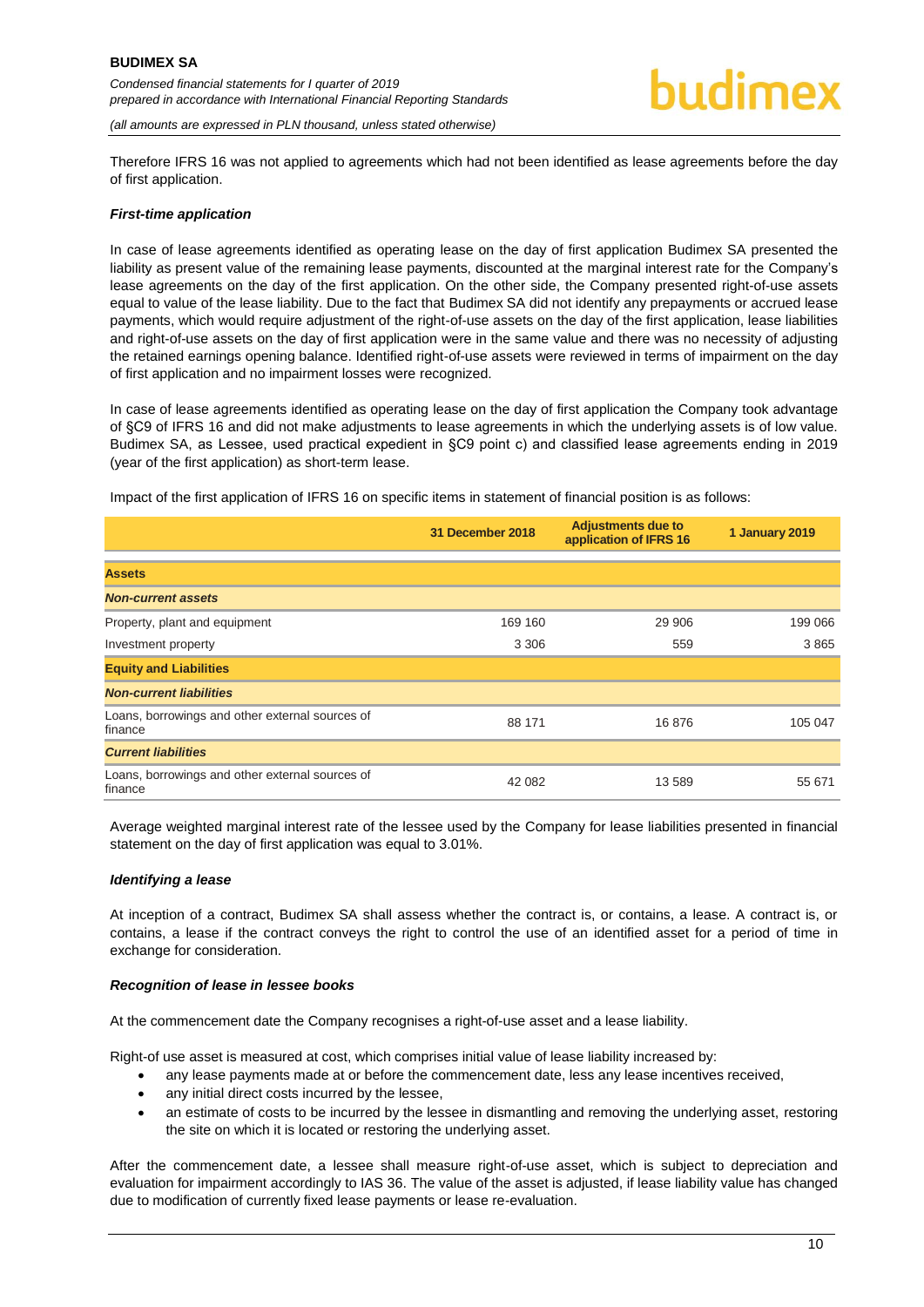*(all amounts are expressed in PLN thousand, unless stated otherwise)*

Lease liability is initially measured at present value of the remaining lease payments at the day of measurement. Lease payments are discounted using marginal interest rate calculated for the Company.

After the commencement date lease liability is increased by accrued interest and decreased by already paid lease payments. As mentioned above, lease liability value may change by modification of currently fixed lease payments or lease re-evaluation.

#### *Presentation*

Budimex SA decided to present right-of-use assets in the same financial statement line, in which assets owned by lessee would be shown. This means, that right-of-use assets are presented in:

- property, plant and equipment (hire/ lease/ rental agreements, office lease, ground temporarily used as construction sites, cars and trucks, the right of perpetual usufruct of land used for own purposes);
- investment property (the right of perpetual usufruct of land).

Lease liabilities shall be presented by the Company in the "Loans, borrowings and other external finance sources", disclosing the value of lease liabilities in the notes to the financial statements.

#### *The right of perpetual usufruct of land in terms of IFRS 16*

On the basis of general lease definition the Company identified that the right of perpetual usufruct of land (considered as operating lease according to IAS 17), is in line with IFRS 16 lease definition and should be presented in the financial statement as right-of-use asset.

The right of perpetual usufruct of land utilized for the Company's own purposes is presented under property, plant and equipment and is subject to depreciation. Interest on the lease of the perpetual usufruct is shown in the finance costs of the Company. Budimex SA presents short and long-term lease liabilities respectively.

The right of perpetual usufruct of land which is used as investment property is presented within this financial statement position. According to the Company's accounting policy investment property is subject to depreciation. Interest on the lease of the perpetual usufruct is presented in the finance costs of the Company. Budimex SA presents short and long-term lease liabilities respectively.

#### **2.3. Cash recognized in the cash flow statement**

<span id="page-11-0"></span>The Company recognizes cash of restricted use (including cash of the consortia in the portion attributable to other consortium members and split payment bank accounts) in the statement of financial position under cash and cash equivalents. For the purpose of the statement of cash flow – the balance of cash at the beginning and at the end of the reporting period is reduced by cash of restricted use, and its change in the statement of financial position is recognized under cash flow from operating activities.

|                                                        | 31 March<br>2019 | 31 December<br>2018 | 31 March<br>2018 |
|--------------------------------------------------------|------------------|---------------------|------------------|
| Cash recognised in the statement of financial position | 675 295          | 1 159 595           | 1 038 240        |
| Cash and cash equivalents of restricted use            | (21436)          | (23, 304)           | (34011)          |
| Cash recognised in the statement of cash flow          | 653859           | 1 136 291           | 1 004 229        |

#### **2.4. Going concern**

<span id="page-11-1"></span>The financial statements of the Company were prepared on the assumption that the Company will be going concern in the foreseeable future without a significant limitation in its activities. As at the date of signing the financial statements, the Management Board of the Company is not aware of any facts or circumstances that would indicate a threat to the Company's continued activities after the reporting date, due to an intended or compulsory withdrawal from or a significant limitation in its activities.

As at 31 March 2019 the excess of the current liabilities over the current assets amounted to PLN 285 310 thousand. Taking into consideration good financial position of the Budimex Group related to liquidity, of which the excess of current assets over current liabilities as at 31 March 2019 amounted to PLN 663 281 thousand, the Company's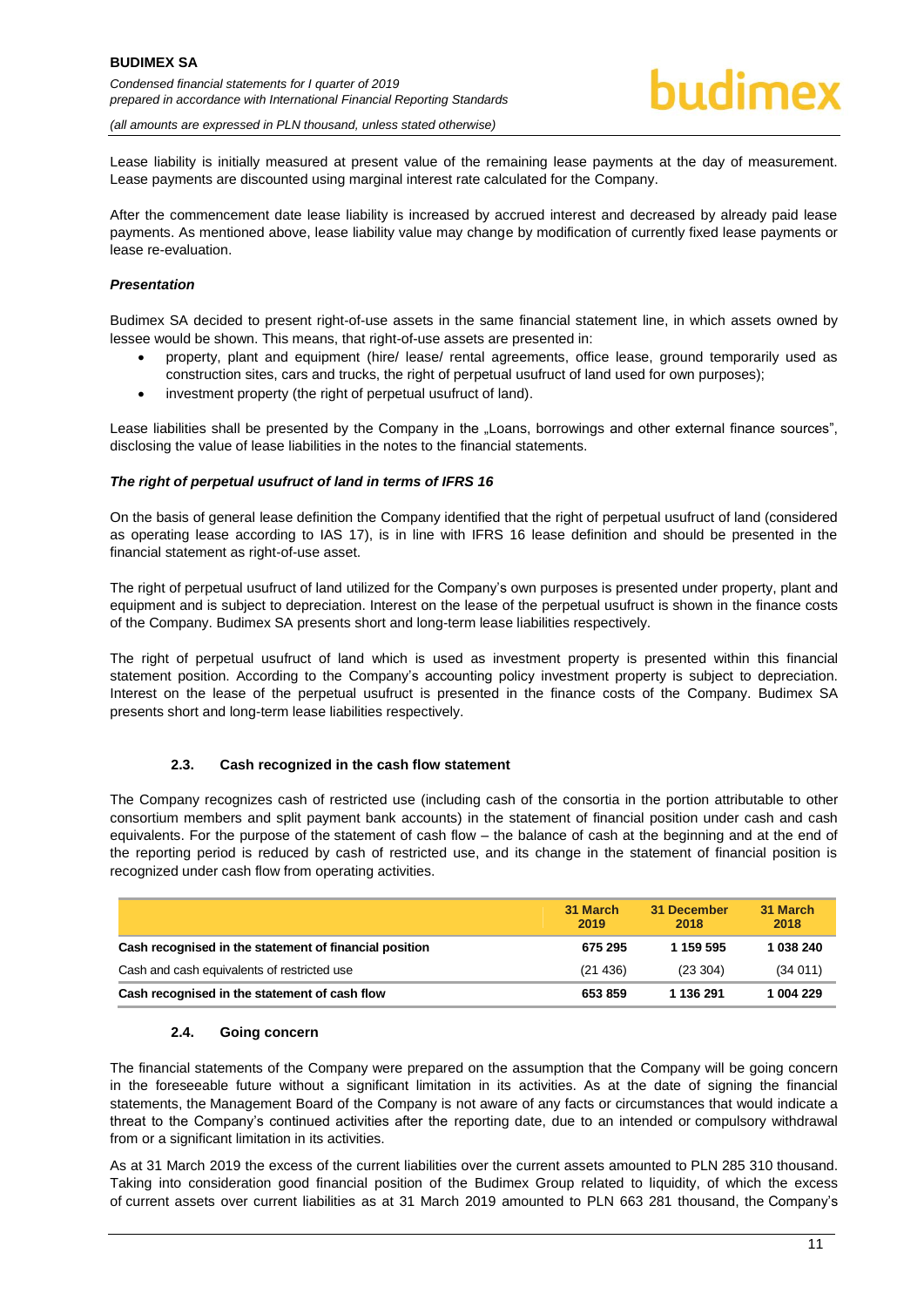Management Board does not state as at the date of signing the financial statements any threat to Company's ability to continue as a going concern.

#### <span id="page-12-0"></span>**3. Net sales of finished goods and services, selling expenses, administrative expenses and profitability**

Sale of construction-assembly services in Poland is characterized by seasonality mainly connected with atmosphere conditions and the highest revenues are usually achieved in the second and third quarter, while the lowest – in the first quarter.

#### *Revenues and profitability*

|                                          | 3-month period ended |               |             |
|------------------------------------------|----------------------|---------------|-------------|
|                                          | 31 March 2019        | 31 March 2018 | Change %    |
| Net sales of finished goods and services | 1 212 197            | 1 087 484     | 11.47%      |
| Gross profit on sales                    | 68 938               | 83 678        | (17.62%)    |
| <b>Gross profitability on sales</b>      | 5.69%                | 7.69%         | (2.00 p.p.) |
| Operating profit                         | 21 559               | 37 706        | (42.82%)    |
| <b>Operating profitability</b>           | 1.78%                | 3.47%         | (1.69 p.p.) |
| Net profit                               | 7072                 | 77 125        | (90.83%)    |
| <b>Net profitability</b>                 | 0.58%                | 7.09%         | (6.51 p.p.) |

#### *Selling and administrative expenses*

|                                                                                           | 3-month period ended |               |             |
|-------------------------------------------------------------------------------------------|----------------------|---------------|-------------|
|                                                                                           | 31 March 2019        | 31 March 2018 | Change      |
| Selling expenses                                                                          | (2, 468)             | (2338)        | 5.56%       |
| Administrative expenses                                                                   | (48, 473)            | (47715)       | 1.59%       |
| Total selling & administrative expenses                                                   | (50941)              | (50053)       | 1.78%       |
| Share of selling & administrative expenses in net<br>sales of finished goods and services | 4.20%                | 4.60%         | (0.40 p.p.) |

#### <span id="page-12-1"></span>**4. Other operating income and expenses**

#### *Other operating income*

|                                                                        | 3-month period ended |               |
|------------------------------------------------------------------------|----------------------|---------------|
|                                                                        | 31 March 2019        | 31 March 2018 |
| Gains on sale of property, plant and equipment and investment property |                      | 6             |
| Subsidies received                                                     | 539                  |               |
| Reversal of impairment write-downs against receivables                 | 965                  | 449           |
| Reversal of provisions of litigation and compensations                 | 101                  |               |
| Reversal of provisions of penalties and sanctions                      | 1806                 | 5514          |
| Penalties/compensations awarded                                        | 3488                 | 3592          |
| Statute-barred liabilities written-off                                 | 1472                 | 930           |
| Gains on derivative financial instruments                              | 323                  | 100           |
| Other                                                                  | 53                   | 26            |
| <b>Total</b>                                                           | 8747                 | 10 617        |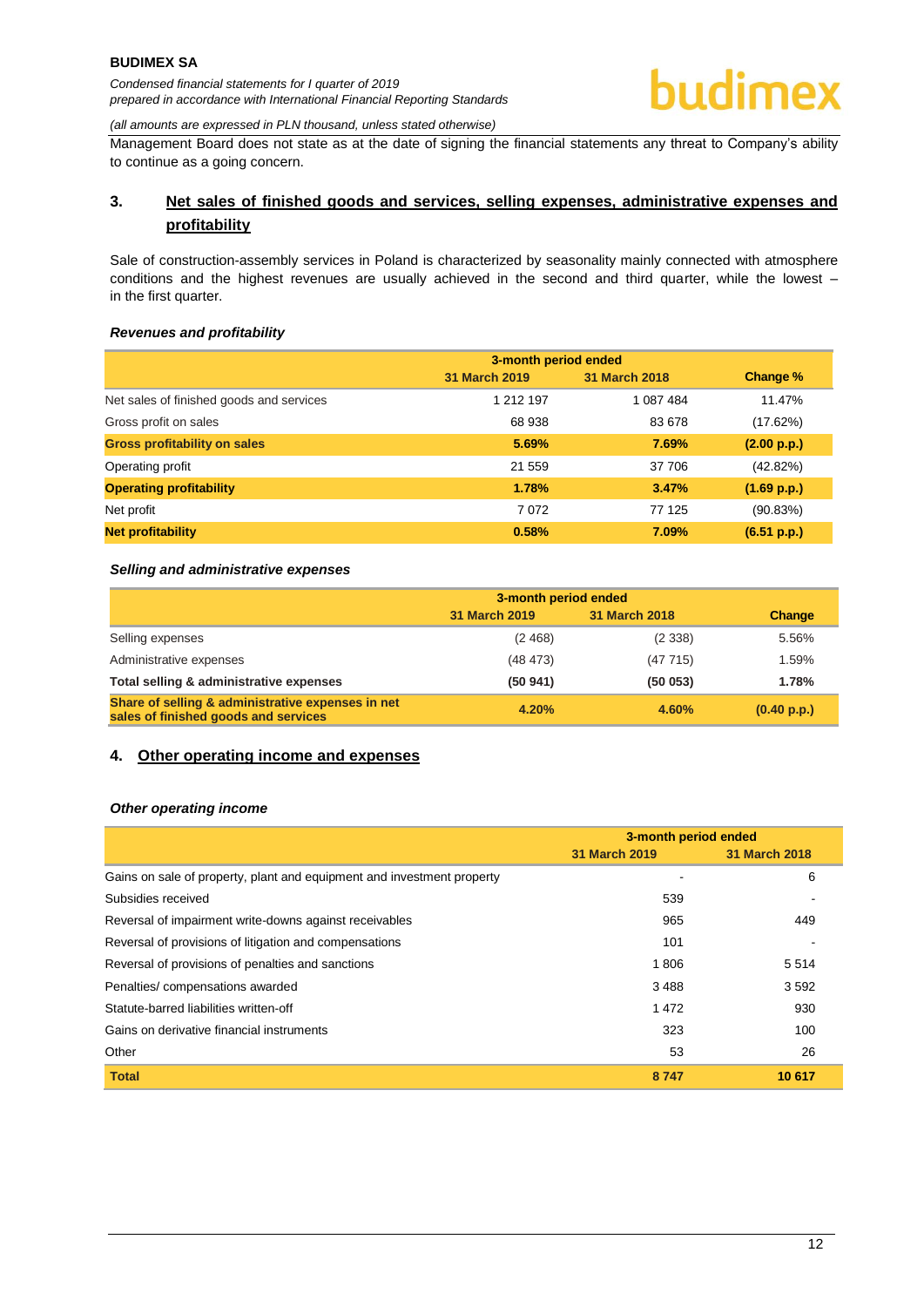*(all amounts are expressed in PLN thousand, unless stated otherwise)*

#### *Other operating expences*

|                                                                       | 3-month period ended |               |
|-----------------------------------------------------------------------|----------------------|---------------|
|                                                                       | <b>31 March 2019</b> | 31 March 2018 |
| Loss on sale of property, plant and equipment and investment property | (15)                 |               |
| Impairment write-downs against receivables                            | (1744)               | (1 987)       |
| Compensations and liquidated damages paid                             | (2818)               | (3994)        |
| Donations                                                             | (187)                | (313)         |
| Other                                                                 | (421)                | (242)         |
| <b>Total</b>                                                          | (5185)               | (6536)        |

All valued derivative instrument contracts (presented both in the operating and financing activity) were classified as level 2 in the fair value hierarchy. During the 3 months ended 31 March 2019 and 31 March 2018, there was no transfer between Level 1 and Level 2 of fair value measurements, and no transfer into and out of Level 3 of fair value measurement.

#### <span id="page-13-0"></span>**5. Finance income and finance costs**

#### *Finance income*

|                        | 3-month period ended |               |
|------------------------|----------------------|---------------|
|                        | 31 March 2019        | 31 March 2018 |
| <b>Dividends</b>       | -                    | 49 000        |
| Interest earned        | 4621                 | 8 1 7 4       |
| Foreign exchange gains | 93                   |               |
| <b>Total</b>           | 4 7 1 4              | 57 174        |

#### *Finance cost*

|                                                   | 3-month period ended |               |
|---------------------------------------------------|----------------------|---------------|
|                                                   | 31 March 2019        | 31 March 2018 |
| Cost of bank commissions and guarantees           | (5538)               | (6082)        |
| Discount of retentions for construction contracts | (1900)               | (2490)        |
| Interest expense                                  | (1736)               | (620)         |
| Foreign exchange losses                           | -                    | (30)          |
| Other                                             | (20)                 |               |
| <b>Total</b>                                      | (9194)               | (9 222)       |

#### <span id="page-13-1"></span>**6. Other significant information on activity of Budimex SA in the I quarter of 2019**

#### *Provisions for liabilities and other charges*

|                                              | 31 March 2019 | <b>31 March 2018</b> |
|----------------------------------------------|---------------|----------------------|
| Provisions for litigation proceedings        | 22 8 83       | 22 984               |
| Provisions for penalties and other sanctions | 51 159        | 52 962               |
| Provisions for warranty repairs              | 369 351       | 370 754              |
| <b>Total</b>                                 | 443 393       | 446 700              |
| of which:                                    |               |                      |
| - long-term                                  | 276 201       | 271 771              |
| - short-term                                 | 167 192       | 174 929              |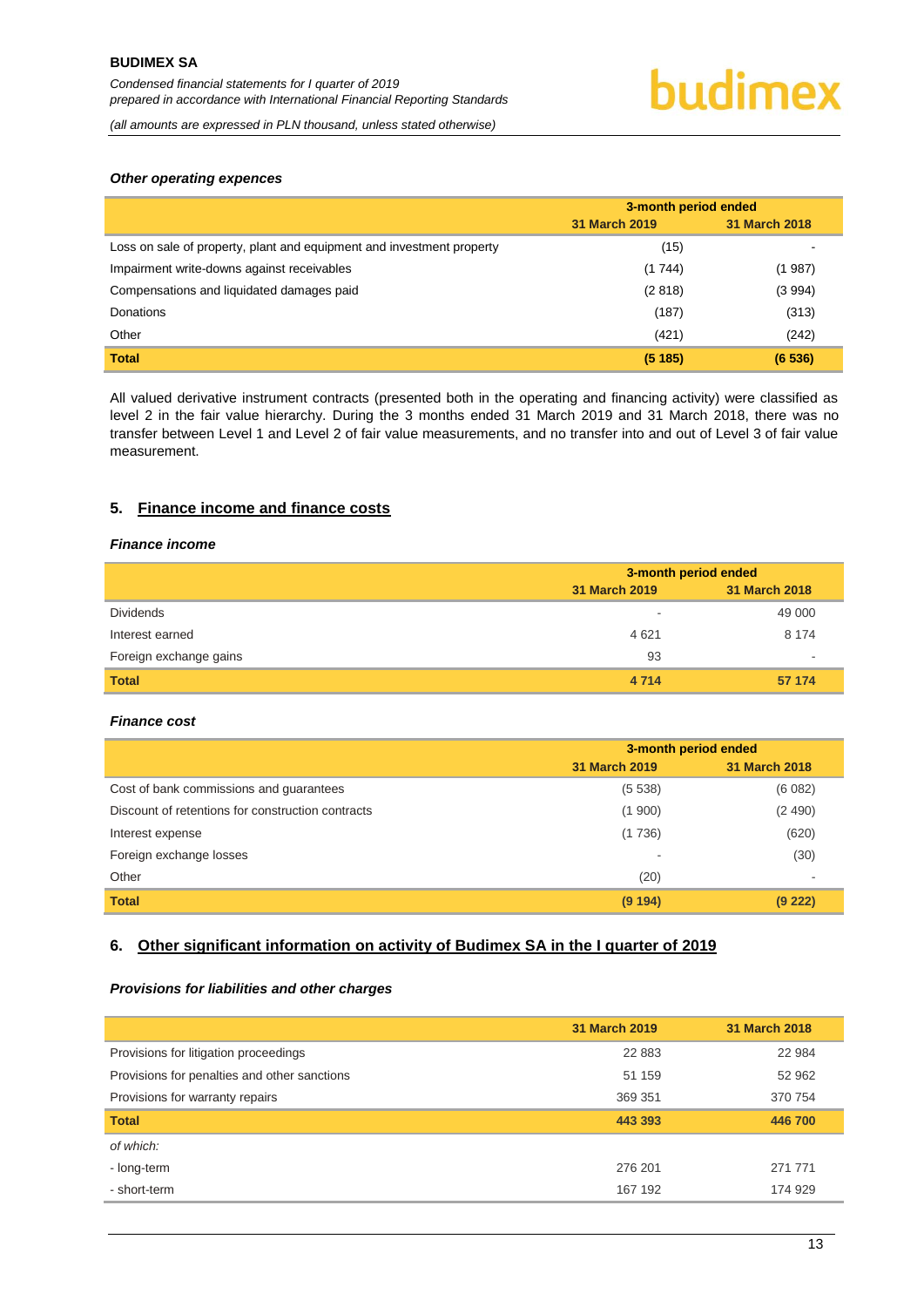#### *Income tax in the profit and loss statement*

|                                             | 31 March 2019 | 31 March 2018 |
|---------------------------------------------|---------------|---------------|
| Income tax - current                        | (21788)       | (10918)       |
| Income tax - deferred                       | 11 781        | 2 3 8 5       |
| Income tax in the profit and loss statement | (10007)       | (8533)        |

#### *Other information*

|                                                                                                                         | 3-month period ended |               |
|-------------------------------------------------------------------------------------------------------------------------|----------------------|---------------|
|                                                                                                                         | 31 March 2019        | 31 March 2019 |
| Value of property, plant and equipment, investment property and intangible<br>assets purchased or started to be leased: | 41 357               | 8 8 0 5       |
| - of which: increases due to application of IFRS 16                                                                     | 35 803               |               |
| - of which: plant and machinery                                                                                         | 4 3 3 5              | 6 388         |

As at 31 March 2019 the Company did not have any contractual obligations for the purchase of property, plant and equipment. Contractual obligations made by the Company for the purchase of property, plant and equipment as at 31 December 2018 amounted to PLN 784 thousand.

The scale of operations was larger than in the comparable quarter and had a a significant impact on the cash and cash equivalents, which decreased by PLN 484 300 thousand. This effect is observed seasonally because at the end of each financial year public clients pay many invoices or make prepayments, which are settled in the first months of the next year.

#### <span id="page-14-0"></span>**7. Revenue from sale of services, goods for resale and raw materials, by category**

In the first quarter of 2019 and 2018 net sales of services, goods for resale and raw materials, by type of good or service, were as follows:

| <b>Product/service type</b>                       |               | 3-month period ended |  |
|---------------------------------------------------|---------------|----------------------|--|
|                                                   | 31 March 2019 | 31 March 2018        |  |
| Sales of construction and assembly services       | 1 198 007     | 1 080 890            |  |
| Sales of other services                           | 12 095        | 4 604                |  |
| Sales of goods for resale and raw materials       | 2095          | 1990                 |  |
| Total sales of goods for resale and raw materials | 1 212 197     | 1087484              |  |

In the first quarter of 2019 and 2018 net sales of services, goods for resale and raw materials, by geographical area, were as follows:

| <b>Region</b>                                                                  | 3-month period ended |               |
|--------------------------------------------------------------------------------|----------------------|---------------|
|                                                                                | 31 March 2019        | 31 March 2018 |
| Poland                                                                         | 1 144 126            | 1 035 988     |
| Germany                                                                        | 43 318               | 38 8 8 6      |
| Other EU countries                                                             | 24 753               | 12 610        |
| Total sales of finished goods, goods for resale, raw<br>materials and services | 1 212 197            | 1 087 484     |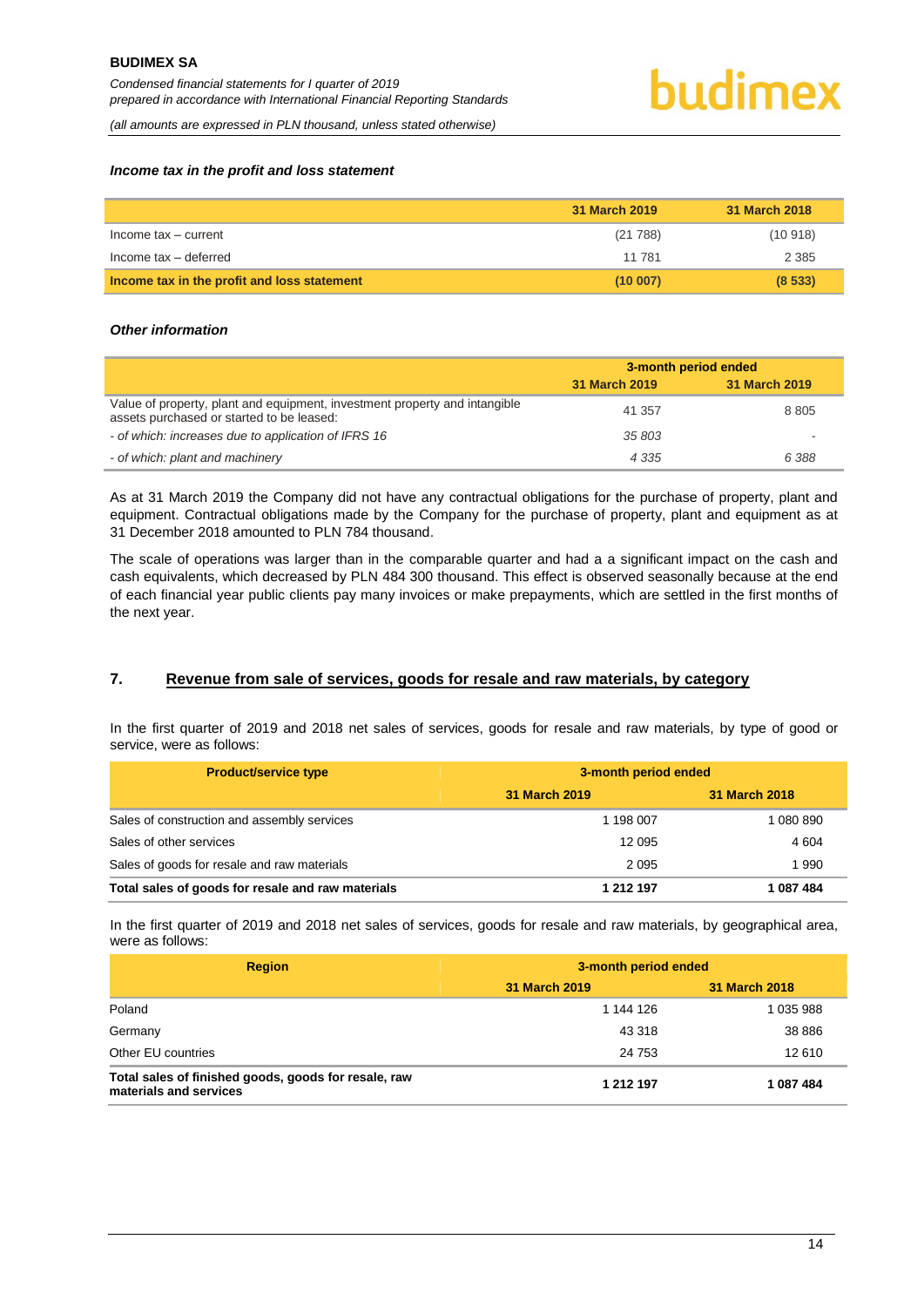In the first quarter of 2019 and 2018 net sales of services, goods for resale and raw materials by type of construction was as follows:

| <b>Type of construction</b>                                                    | 3-month period ended |               |
|--------------------------------------------------------------------------------|----------------------|---------------|
|                                                                                | 31 March 2019        | 31 March 2018 |
| Land-engineering                                                               | 447 706              | 352 213       |
| Railway                                                                        | 150 985              | 62 342        |
| General construction, of which:                                                | 599 316              | 666 335       |
| - non-residential                                                              | 469 667              | 482 947       |
| - residential                                                                  | 129 649              | 183 388       |
| Other                                                                          | 14 190               | 6 5 9 4       |
| Total sales of finished goods, goods for resale, raw<br>materials and services | 1 212 197            | 1 087 484     |

#### <span id="page-15-0"></span>**8. Related party transactions**

Transactions with related parties made in the first quarter of 2019 and in the first quarter of 2018 and unsettled balances of receivables and liabilities as at 31 March 2019 and 31 December 2018 are presented in the tables below:

|                                                             | <b>Receivables</b> |                  | <b>Liabilities</b> |                  |
|-------------------------------------------------------------|--------------------|------------------|--------------------|------------------|
|                                                             | 31 March 2019      | 31 December 2018 | 31 March 2019      | 31 December 2018 |
| Parent Company and related parties<br>(the Ferrovial Group) | 1490               | 1490             | 43 650             | 33 333           |
| Subsidiary companies                                        | 114 994            | 145 865          | 9852               | 20 689           |
| Associates                                                  | $\,$               | 289              | 144                | 121              |
| Jointly controlled entities                                 | 3 3 0 2            | 4 8 9 1          | 710                | 696              |
| Other related parties*                                      | 6                  | 14               | ٠                  |                  |
| <b>Total</b>                                                | 119 792            | 152 549          | 54 356             | 54 839           |

|                                                             | <b>Loans granted</b> |                  | Loans taken out |                  |
|-------------------------------------------------------------|----------------------|------------------|-----------------|------------------|
|                                                             | 31 March 2019        | 31 December 2018 | 31 March 2019   | 31 December 2018 |
| Parent Company and related parties<br>(the Ferrovial Group) | ۰                    | -                |                 | 9 0 1 9          |
| Subsidiary companies                                        | 13744                | 14 3 24          |                 |                  |
| Associates                                                  | 74 146               | 74 145           | -               | $\blacksquare$   |
| <b>Total</b>                                                | 87890                | 88 4 69          |                 | 9019             |

**Sales of finished goods and services Purchase of finished goods and services**

|                                                             | 3-month period ended 31 March |                          | 3-month period ended 31 March |        |  |
|-------------------------------------------------------------|-------------------------------|--------------------------|-------------------------------|--------|--|
|                                                             | 2019                          | 2018                     | 2019                          | 2018   |  |
| Parent Company and related parties<br>(the Ferrovial Group) | $\overline{\phantom{0}}$      | 50                       | 10 4 15                       | 11 373 |  |
| Subsidiary companies                                        | 155 033                       | 139 565                  | 11 237                        | 26 606 |  |
| Associates                                                  | 71                            | 72                       | 115                           | 74     |  |
| Jointly controlled entities                                 | 139                           | 270                      |                               |        |  |
| Other related entities - through key<br>personnel*          | $\blacksquare$                | $\overline{\phantom{0}}$ | 2                             |        |  |
| Total transactions with related parties                     | 155 243                       | 139 957                  | 21 769                        | 38 053 |  |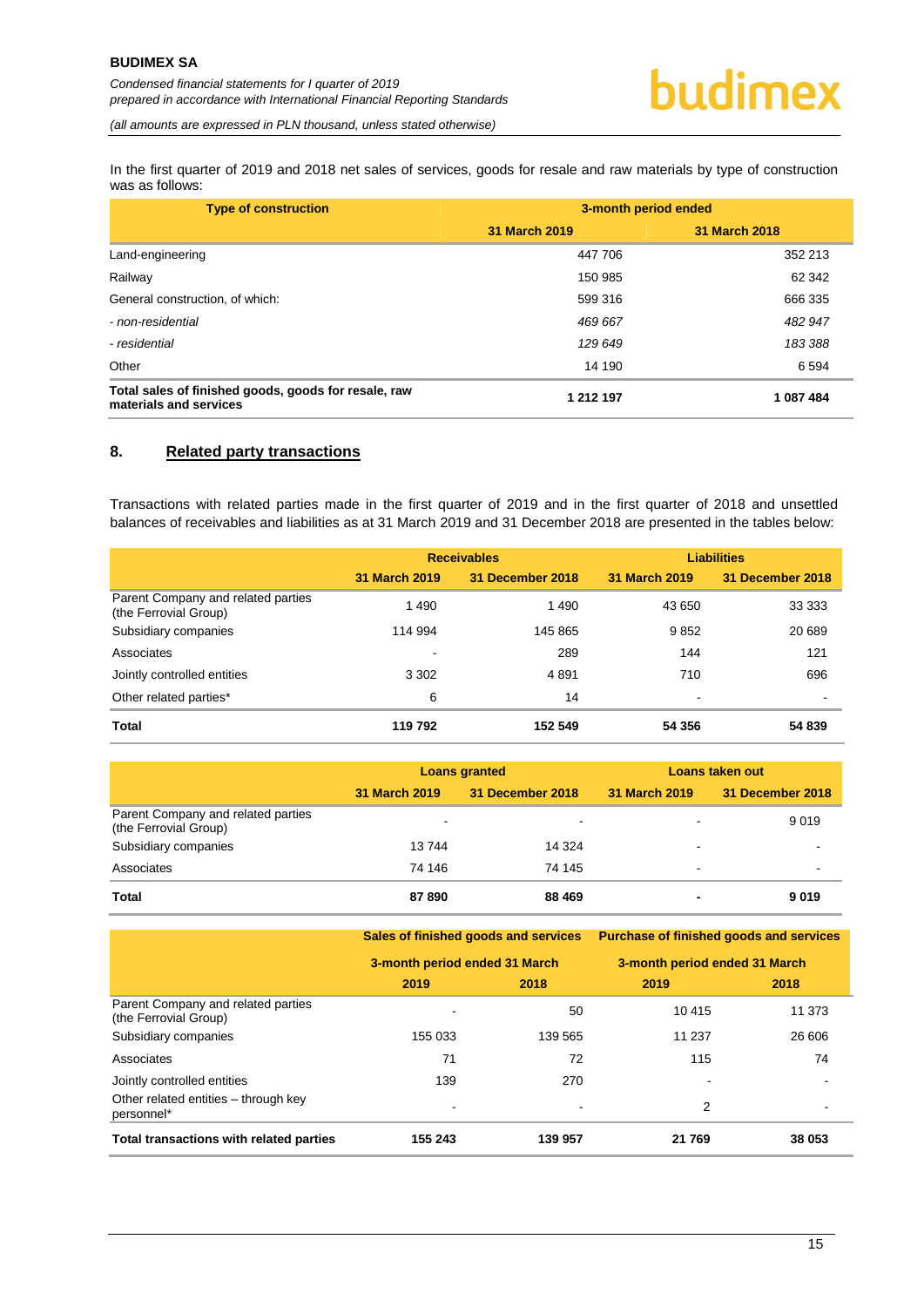## hudimex

*(all amounts are expressed in PLN thousand, unless stated otherwise)*

|                                                             | <b>Finance income</b><br>3-month period ended 31 March |        | <b>Finance costs</b><br>3-month period ended 31 March |      |
|-------------------------------------------------------------|--------------------------------------------------------|--------|-------------------------------------------------------|------|
|                                                             | 2019                                                   | 2018   | 2019                                                  | 2018 |
| Parent Company and related parties<br>(the Ferrovial Group) | $\overline{\phantom{0}}$                               |        | 12                                                    | 12   |
| Subsidiary companies                                        | 137                                                    | 49 143 |                                                       |      |
| Associates                                                  | 1 0 4 6                                                | 915    | -                                                     |      |
| <b>Total transactions with related parties</b>              | 1 183                                                  | 50 058 | 12                                                    | 12   |

\*) Other related parties comprise also entities on which the key management person of the Company or his close relative exercises significant influence.

Transactions are made on an arm's length basis.

#### <span id="page-16-0"></span>**9. Description of significant achievements or failures of Budimex SA in the I quarter of 2019, key events concerning the Company's operations and significant events after 31 March 2019**

In the first quarter of 2019 the results of Budimex SA were weaker than in the corresponding period of the previous year. The drop in profitability resulted mainly from the progressive cost inflation in the construction industry. Budimex SA carries out long-term contracts whose contractual provisions in most cases do not provide for valorization of remuneration. Therefore, dynamic changes in prices of subcontracting services recently translated into worsening margins, especially on contracts signed 2-3 years ago.

The order portfolio of Budimex SA is profitable and ensures adequate workload for subsequent quarters. In the first quarter of 2019 a contract was signed for "Modernization of railway line No. 7 on the section Dęblin - Nałęczów from km 107.283 to km 146.320", which will translate into a better use of production capacity in the railway segment this year.

The cash position of the Company is stable and allows for uninterrupted operation; consequently, earlier payments to subcontractors and suppliers are offered.

Information on the most important contracts signed by the Company or those where the offer of the Company was rated the highest was disclosed in the form of current reports published on the Budimex website.

On 24 April 2019 Budimex SA sold its only investment property, located at ul. Ujastek in Kraków, to an associated company of Promos Sp. z o.o. for PLN 6 300 thousand net. The result of the transaction will be settled in the books of Budimex SA in April 2019.

In the period after 31 March 2019 to the date of the financial statement no other significant events took place.

#### <span id="page-16-1"></span>**10. Proceedings pending as at 31 March 2019 before court, competent arbitration body or any public administration authority**

The total value of legal proceedings pending in respect of liabilities and receivables as at 31 March 2019 was PLN 301 432 thousand. Excess of the value of proceedings against Budimex SA over proceedings relating to claims of the Company amounted to PLN 113 910 thousand.

On the basis of the information at hand, the total value of legal proceedings pending in respect of liabilities of Budimex SA and subsidiaries as at 31 March 2019 was PLN 207 671 thousand. The proceedings pending in respect of Budimex SA relate to the operating activities of the Company.

The largest claim in dispute was submitted on 24 July 2017 by Muzeum Śląskie in Katowice against Budimex SA and Ferrovial Agroman SA, operating as a consortium, in connection with the performance of the contract called "Construction of new premises of Muzeum Śląskie in Katowice" concluded on 7 June 2011. The claimant requested that either the amount of PLN 122 758 thousand, together with statutory interest calculated as of the date of claim filing, was awarded jointly and severally against the defendants towards undue performance of the contract, or the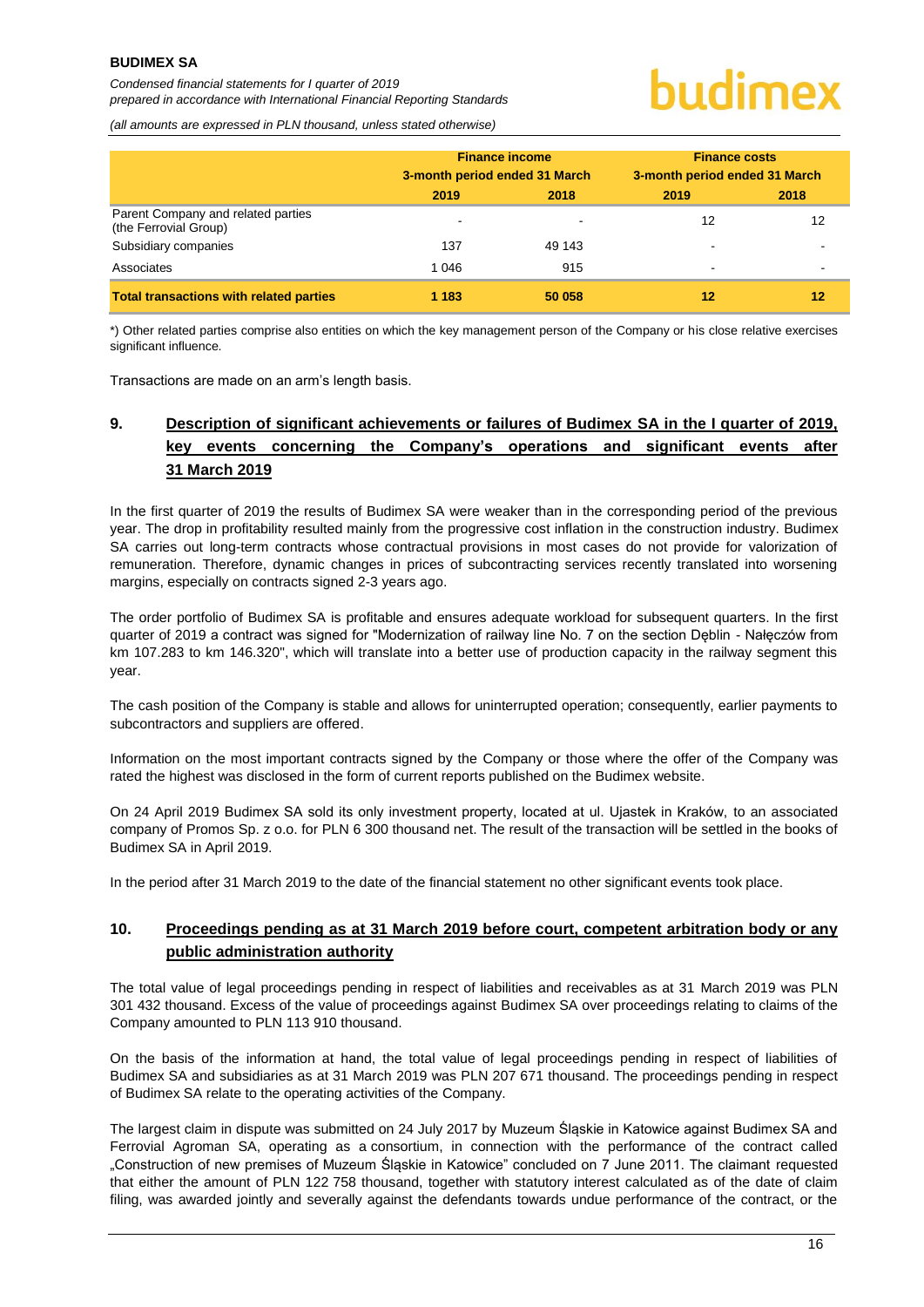#### *Condensed financial statements for I quarter of 2019 prepared in accordance with International Financial Reporting Standards*

#### *(all amounts are expressed in PLN thousand, unless stated otherwise)*

defendants were ordered to reduce contract transaction price by the amount of PLN 34 675 thousand being the reimbursement of the unfairly, as stated by the claimant, paid contract consideration. Art. 471 of the Civil Code was named as the basis for the principal claim, while the provisions of contractor warranty for defects in the constructed facility – for the alternative claim (*żądanie ewentualne*).

In the opinion of the Management Board of Budimex SA, the claim is unjustified. The irregularities, if any, which the claimant names as the basis for its action do not result from contract performance or undue performance by the consortium. In addition, due contract performance was confirmed by the claimant by the issued Certificate of Acquisition and Certificate of Completion of premises of Muzeum Śląskie in Katowice. In the opinion of the Management Board, the reported provisions cover the risks related to contract performance. Budimex SA filed its reply to said claim on 31 October 2017. It was supplemented by Budimex SA in January 2018. Ferrovial Agroman SA files its request to the claim on 22 October 2018. The first hearing took place on 11 March 2019, during which the court obliged the parties to pay an advance towards the remuneration of the research institute, which will prepare an opinion on the case.

Another legal proceedings with a material value relate to the claim filed on 5 March 2008 by Miejskie Wodociągi i Kanalizacja w Bydgoszczy Sp. z o.o. requesting that the amount of PLN 25 252 thousand be awarded jointly and severally against the consortium to which the Budimex SA and Budimex Dromex SA belonged. The claim relates to the replacement of contractor costs incurred by the investor when the consortium rescinded the contract. The share of the companies in the consortium was 90%, therefore the value of the claim for which Budimex SA is presently liable is PLN 22 727 thousand. On 12 July 2017, the court of the first instance awarded against Budimex SA only the amount of PLN 22 thousand (towards reimbursement of the costs of expert opinions commissioned by the claimant), and dismissed the claim in its entirety. The appeal against court decision was filed both by the claimant (as regards the entire claim), and the defendant (as regards the part of the verdict regarding the amount of PLN 22 thousand). Currently, the parties await setting the date for the hearing before the court of the second instance.

As at the date of this report, the final outcome of the remaining proceedings is not known. For all legal proceedings which – according to the Company – may finish in an unfavourable way, provisions were recognised in the amount that takes into account the risk estimated by the Company.

The total value of legal proceedings pending in respect of claims of Budimex SA amounted to PLN 93 761 thousand as at 31 March 2019. The proceedings relate mainly to the recovery of overdue receivables from business partners and to additional claims in respect of the construction work performed. As at the date of this report, the final outcome of the proceedings is not known.

#### <span id="page-17-0"></span>**11. Contingent receivables and contingent liabilities**

|                                               | 31 March 2019 | 31 December 2018 |
|-----------------------------------------------|---------------|------------------|
| <b>Contingent receivables</b>                 |               |                  |
| From related parties, of which:               | 1693          | 1693             |
| - bills of exchange received as security      | 1 693         | 1693             |
| <b>From other entities</b>                    | 554 284       | 556 742          |
| - guarantees and sureties received            | 549 436       | 552 442          |
| - bills of exchange received as security      | 4848          | 4 300            |
| Other contingent receivables                  |               | 12 000           |
| <b>Total contingent receivables</b>           | 555 977       | 570 435          |
| <b>Contingent liabilities</b>                 |               |                  |
| To related parties, of which:                 | 317 608       | 326 116          |
| - guarantees and sureties issued              | 317 608       | 326 116          |
| To other entities, of which:                  | 3 297 432     | 3 296 811        |
| - guarantees and sureties issued              | 3 279 109     | 3 2 8 4 1 5 9    |
| - promissory notes issued as performance bond | 18 3 23       | 12 652           |
| <b>Total contingent liabilities</b>           | 3 615 040     | 3 622 927        |
| <b>Total off-balance sheet items</b>          | (3059063)     | (3052492)        |